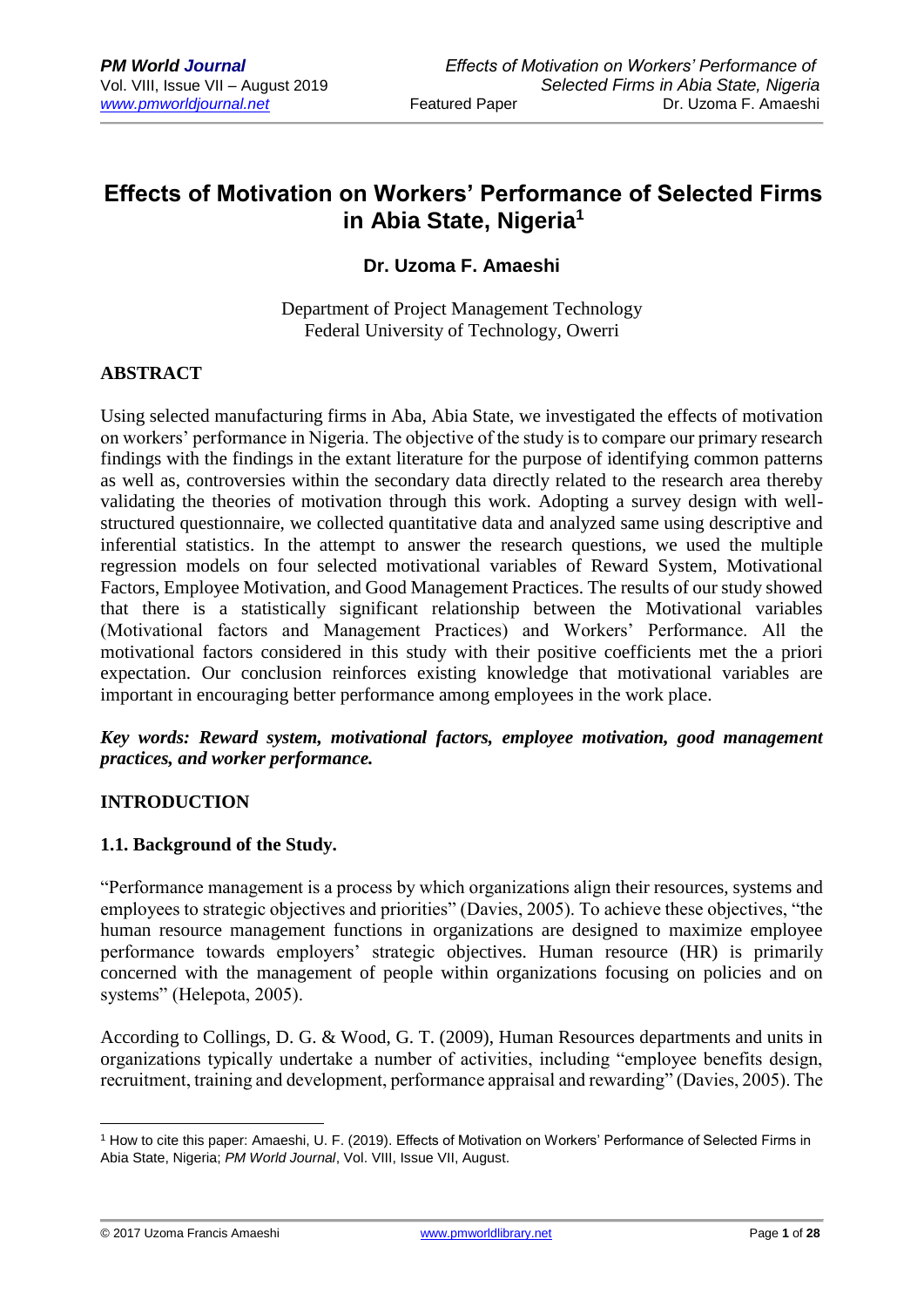job-related activities expected of a worker and how well those activities were executed is employee performance.

Helepota, (2005) says that "an individual's effectiveness mainly is determined by several motives such as performance assessments, individual inspirations and satisfaction, compensation, training and enhancement, job security, performance, organizational philosophy and environment". Managers should assess employee performance on an annual or quarterly basis in order to help them identify suggested areas for their improvement.

In Nigeria, this managerial function appears nonexistent. Researchers opine that "Internal and external factors that stimulate desire and energy in people to be continually interested and committed to a job, role or subject, or to make an effort to attain a goal is motivation" (Davies, 2005; Helepota, (2005)). Motivated employees actually become more enthusiastic as they work towards achieving desired organizational objectives". The business culture in Nigeria 1980 "put a considerable emphasis on personal reward on the basis that highly motivated individual could transform organizations and societies"(Usman, 2010).

Collings & Wood, (2009) however say that "the 90's have seen companies traumatized and bankrupted by the inappropriate use of remuneration as a motivator". Researchers believe that "employees are the significant base for improving organizational profitability" hence the current effort towards finding new avenues where an organization can improve its performance through employee motivation (Antomioni, (1999), Appleby (2002); Amana, (2005); Basset-Jones, & Lloyd, (2005); Burton, & Tharkar, (2005). This study therefore aims at determining the extent to which motivation can enhance employee performance in Nigeria.

It is worthy of academic discourse because managers have conducted performance appraisals for the purpose of punishing non-performing worker. Again, it is common knowledge that performance appraisal activities in Nigeria are done mostly for the sake of performing such functions, not for contributing directly to the preferred results of the organization. This situation calls for more focus on effectiveness such that systems and processes in the organization could be applied in the right way to the right things in order to achieve results. It is then that the organization and its various parts would be really performing.

"Managers see motivation as an essential part of the performance equation at all levels, while organizational researchers see it as a fundamental building block in the development of useful theories of effective management practice" (Antomioni, (1999), Appleby (2002); Amana, (2005)). Generally, there is always the confusion between the two areas of motivation which are "motivation to be on the job" and "motivation to perform" on the job. Previous research efforts concentrated purely on individual motivation, ignoring organizational performance. Therefore, the nature of this study has a great impact on the performance of both employees and their organizations. Performance of an organization, configuration of an employee which develops occupational exceptionality for some definite purpose is remarkably accepted. Organizational performance is a theoretical concept of how an organization accomplishes outcomes and goals" (Abedi et al., 2011).

In this study, we assert that performance issues should always be based on behaviors that were actually seen, not on characteristics that employer or someone else senses or intuits about the employee's personality. We anchor this study on Herzberg's (2003) "two –factor theory of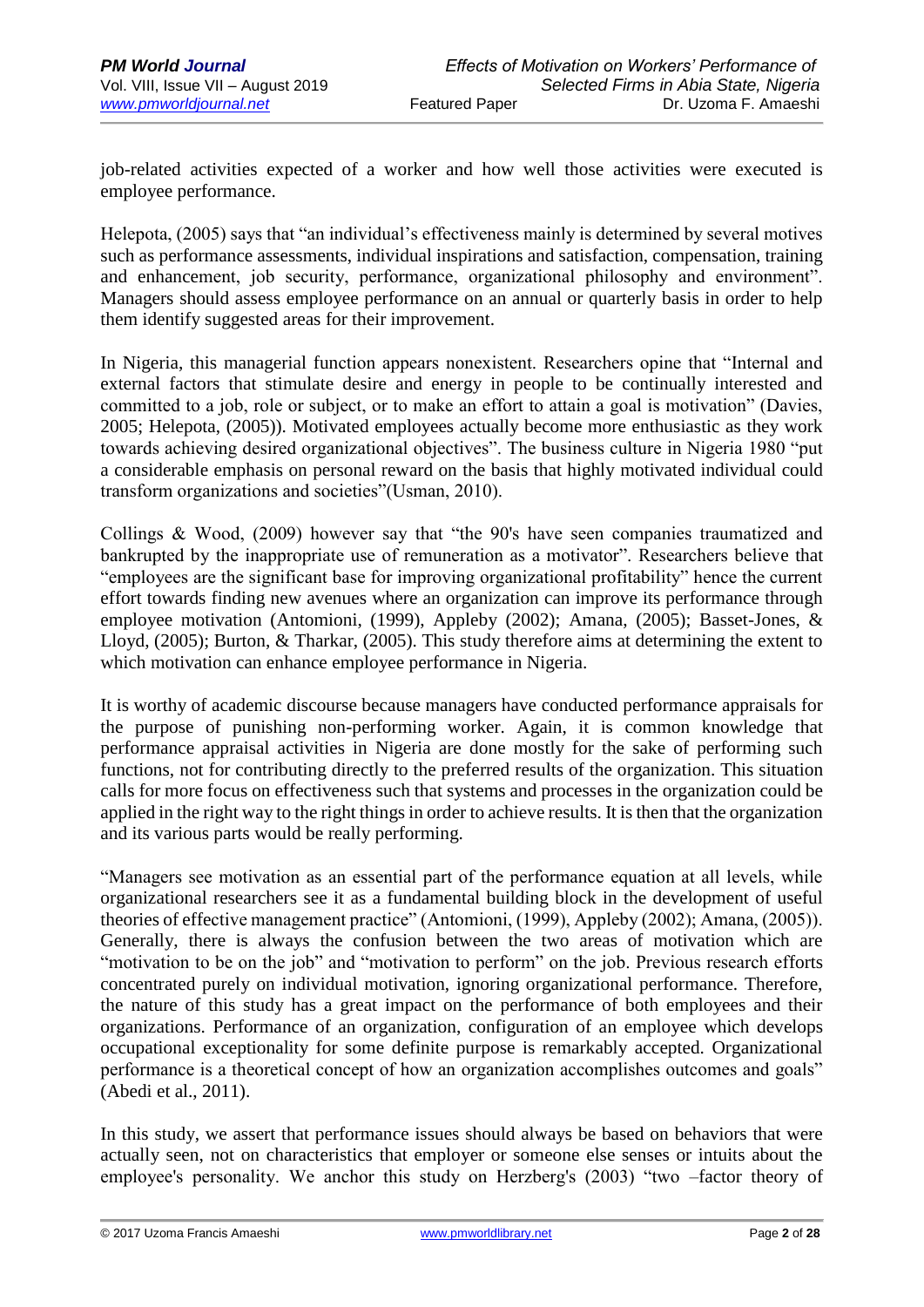motivation" at the workplace which describes the differentiation between the two areas of motivation. The two-factor theory distinguishes "satisfiers which are the main causes of high or low performance in the workplace from dissatisfiers which are absented or perceived as inadequate". "These will be the main causes for job dissatisfaction that de-motivate the workers to remain on a job". "Empowerment, recognition, rewarding, responsibility and the work itself are examples of motivating factors. Dissatisfiers are all about working conditions, salaries, relationship with colleagues, administrative supervision, etc." [Herzberg, 2003].

The study is limited to the *intrinsic* and *extrinsic* motivational factors that impact on worker performance focusing on selected firms in Nigeria. Intrinsic motivation derives from internal factors that drives performance and addresses individual needs such as growth, social approval, security, recognition, learning opportunity, challenging work, responsibility, career advancement and work itself. *Extrinsic* motivation, on the hand, refers to outside source of influence that tends to control the performance of work. They include basic pay, performance pay, other allowances, awards, working conditions, status, company policies, supervision etc.

## **1.2. Aim and Objectives of the study**

Our aim in this study is to compare our primary research findings with the findings in the extant literature for the purpose of identifying common patterns as well as controversies within the secondary data directly related to the research area thereby validating the theories of motivation through this work.

To achieve this aim, the following objectives were set:

- 1. To determine how employees reward system can promote organizational performance in Nigeria.
- 2. To ascertain the extent motivational factors can lead to high performance of employees of Nigerian organizations.
- 3. To establish the relationship between motivation of employees and performance in Nigerian organizations.
- 4. To find out how Human Resource Management practices in Nigeria can enhance motivation of employees towards high performance.

## **1.3. Research questions**

To answer the main research question of how managers can adequately adopt the theories of motivation for effective worker performance in Nigeria, the following sub-questions were developed:

- 1. How can employee reward system promote organizational performance in Nigeria?
- 2. To what extent can motivational factors lead to high performance of employees of Nigerian organizations?
- 3. What is the relationship between motivation of employees and performance in Nigerian organizations?
- 4. How can Human Resource Management practices in Nigeria enhance motivation of employees towards high performance?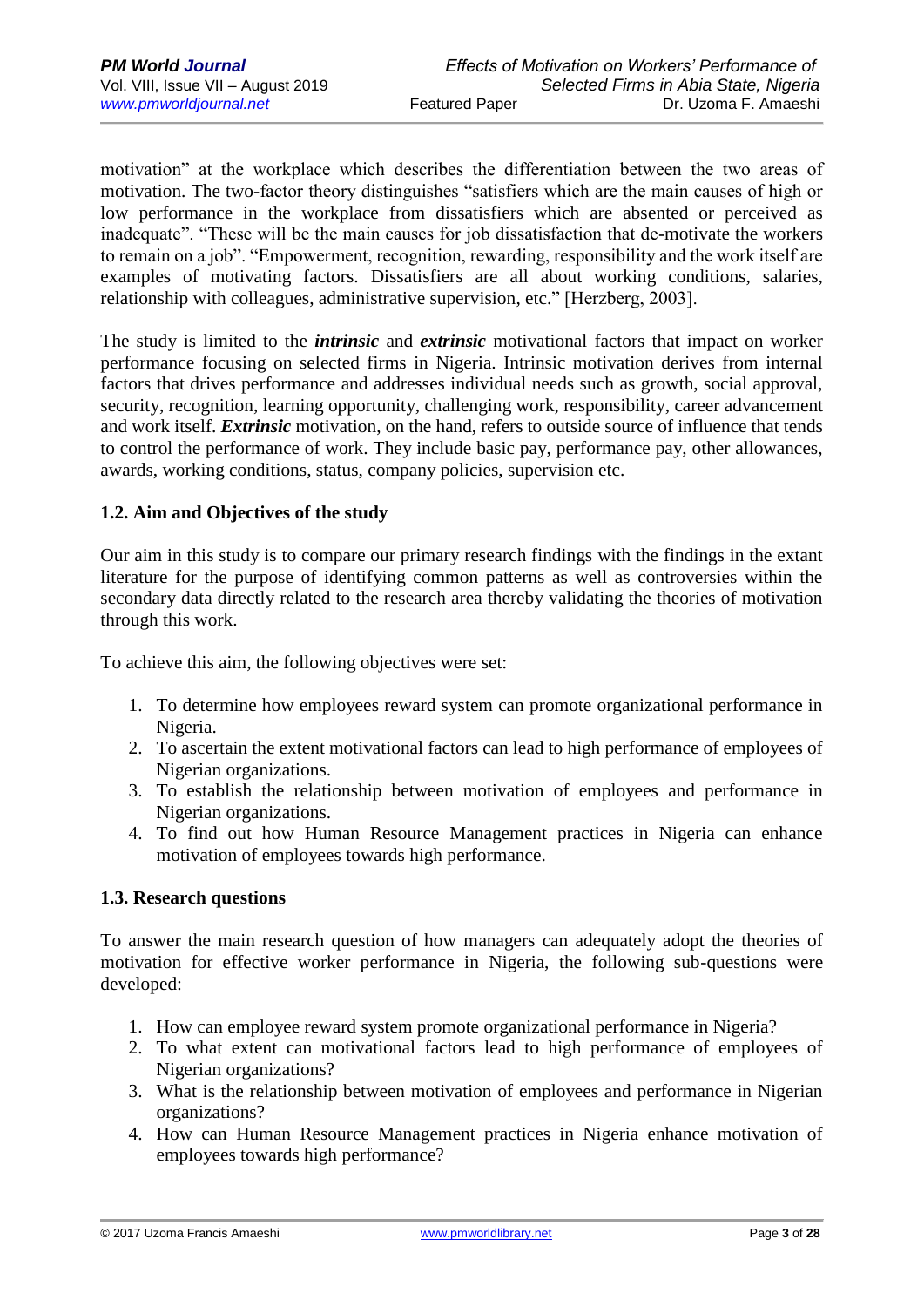# **1.4. Hypotheses of the study**

We developed the following hypotheses to answer the research question:

- 1. Employees reward system negatively affects the promotion of organizational performance in Nigeria.
- 2. Motivational factors cannot lead to high performance of employees Nigerian organizations.
- 3. There is no relationship between motivation of employees and performance in Nigerian organizations.
- 4. Human Resource Management practices in Nigeria do not enhance motivation of employees towards high performance

## **REVIEW OF RELATED LITERATURE**

#### **2.0. Conceptual review**

*Motivation* is the reason for people's actions, desires, and needs. Motivation is also one's direction to behavior, or what causes a person to want to repeat a behavior. An individual is not motivated by another individual. Motivation comes from within the individual.

*Employment* is a relationship between two parties, usually based on a contract where work is paid for, where one party, which may be a corporation, for profit, not-for-profit organization, cooperative or other entity is the employer and the other is the employee. Employees work in return for payment, which may be in the form of an hourly wage, by piecework or an annual salary, depending on the type of work an employee does or which sector she or he is working in. Employees in some fields or sectors may receive gratuities, bonus payment or stock options. In some types of employment, employees may receive benefits in addition to payment. Benefits can include health insurance, housing, disability insurance or use of a gym. Employment is typically governed by employment laws, regulations or legal contracts.

An *employee* contributes labor and expertise to an endeavor of an *employer* or of a person conducting a business or undertaking and is usually hired to perform specific duties which are packaged into a job. In a corporate context, an employee is a person who is hired to provide services to a company on a regular basis in exchange for compensation and who does not provide these services as part of an independent business.

*Employee Performance* is the activity of performance of doing something fruitfully by knowledge as famous from simply possessing it. A performance comprises an event in which normally one group of people the performer or performers act in a particular way for another group of people.

## *Employee motivation*

Employee motivation ensures the best effort in difficult conditions; ensures employees greatest, safest and creepy tasks that could be done conceivably towards increasing the level of organizational performance. They include basic pay, performance pay, other allowances, awards, working conditions, status, company policies, supervision etc.

© 2017 Uzoma Francis Amaeshi [www.pmworldlibrary.net](http://www.pmworldlibrary.net/) Page **4** of **28**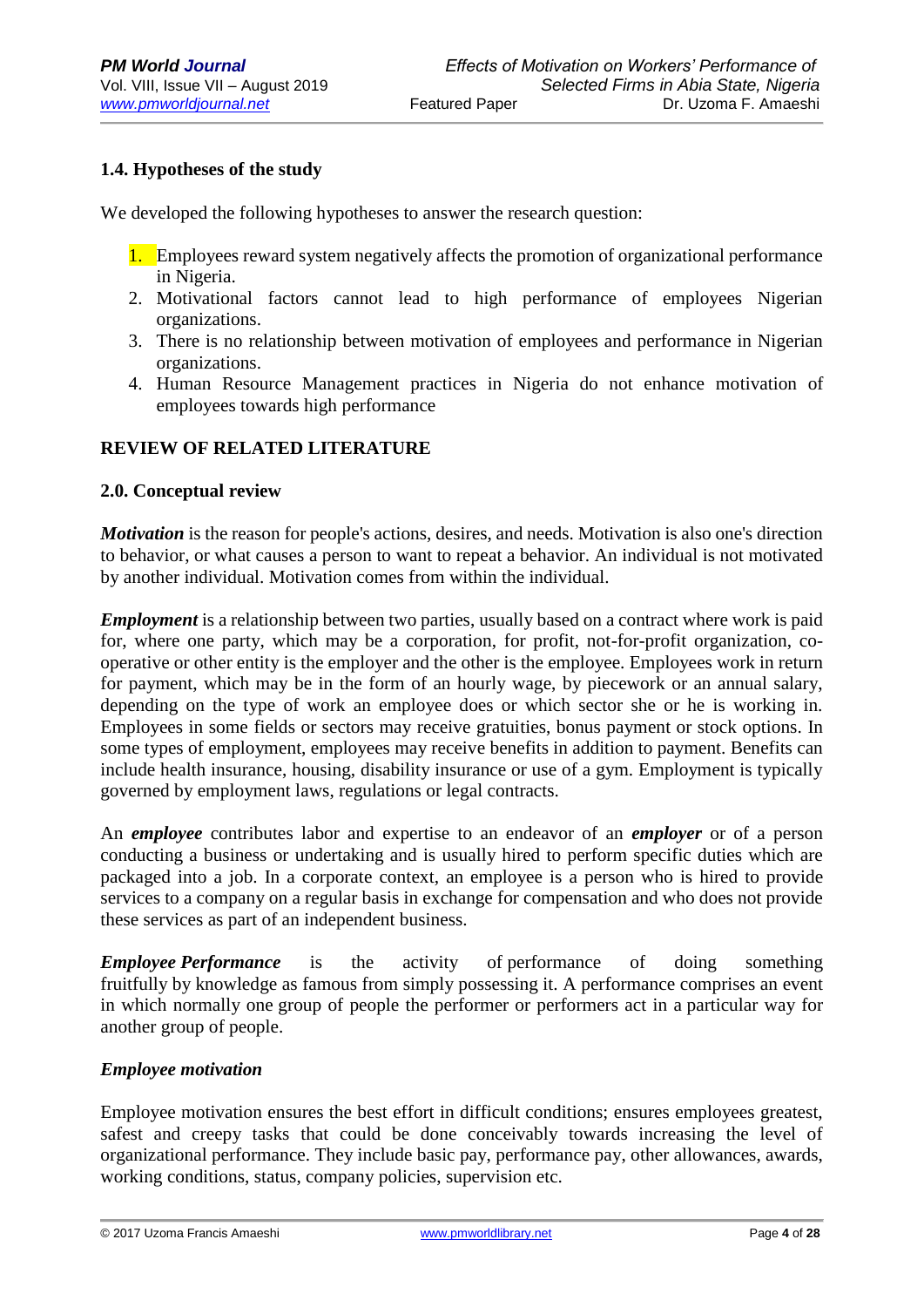The concept of *performance management* is basically linked to the theory of motivation because it is theoretically under-pinned on the theory of motivation. According to Cannell (2010) "the concept of performance management includes (i) strategy such as long-term goal, (ii) integration such as people management (individual or team) (iii) performance improvement, (iv) continuous development and (v) managing behaviors". However, kamalian, Yaghoubi and Moloudi (2010) opine that "motivation refers to a set of energetic forces that originate both within and beyond an individual's being to initiate work-related behavior and to determine its form, direction, intensity and duration".

However, earlier researchers' inspiration articulates motivation as "having great impact on organizations rooted on extrinsic reinforcement". (Herzberg (1959); Deci and Ryan (1985); Cleveland and Murphy (1992); Bartol and Martin (1998); Pinder (1998); Osterloh and Frey (2000); Chowdhury (2007); Ali & Ahmed (2009)); These early researchers consider "organizations more effective when motivated employees are continually watching how managers evaluate the benefits and costs with respect to intrinsic and extrinsic factors that impinge upon their performance on the job".

The limitations of extrinsic reinforcement led to the development of new approaches to motivate people that include: - cognitive behavior modification to change overt behavior by manipulating cognitive processes. This line of thought is characterized by the belief that "behavior is affected by cognition rather than the consequences of one's actions" (Ali & Ahmed, 2009). Basset-Jones, & Lloyd, (2005), observe that "contemporary motivation research tends to be organized around three questions: (can I do this task; Do I want to do this task and why)? Researchers pursuing the first question developed a range of new theories regarding self-efficacy, attributions, and self – worth".

Helepota (2005) defines perceived self-efficacy as "judgments of how well one can execute courses of action required to deal with prospective situations". Scrutinizing self-efficacy theory, Helepota (2005) found that "efficacy is the major determinant of effort, persistence, and goal setting". Empirical research supports this notion suggesting that "individuals with higher selfefficacy tend to be more motivated and successful on a given task" and that "self-efficacy is an individual's confidence in his ability to organize and execute a given course of action to solve a problem or accomplish a task" (Herzberg (1959) Deci et al, (1985); Cleveland et al, ( 1992); Bartol and Martin (1998); Pinder (1998); Osterloh and Frey (2000); Chowdhury ( 2007); Ali & Ahmed (2009)).

(Katz, 2005) explores the issue of locus of control. According to this theory, "individuals are more motivated to the extent that they feel they are in control of their own successes and failures". Researchers along this line of thought opine that "autonomy is one of three basic psychological needs along with competence, attribution (ability, effort, task and luck), and relatedness". Within this framework "individual differences in the extent to which these basic needs are fulfilled correspond to variations in levels of motivation" (Herzberg (1959) Deci et al; (1985); Cleveland et al; (1992); Bartol and Martin (1998); Pinder (1998); Osterloh and Frey (2000); Chowdhury (2007); Ali & Ahmed (2009).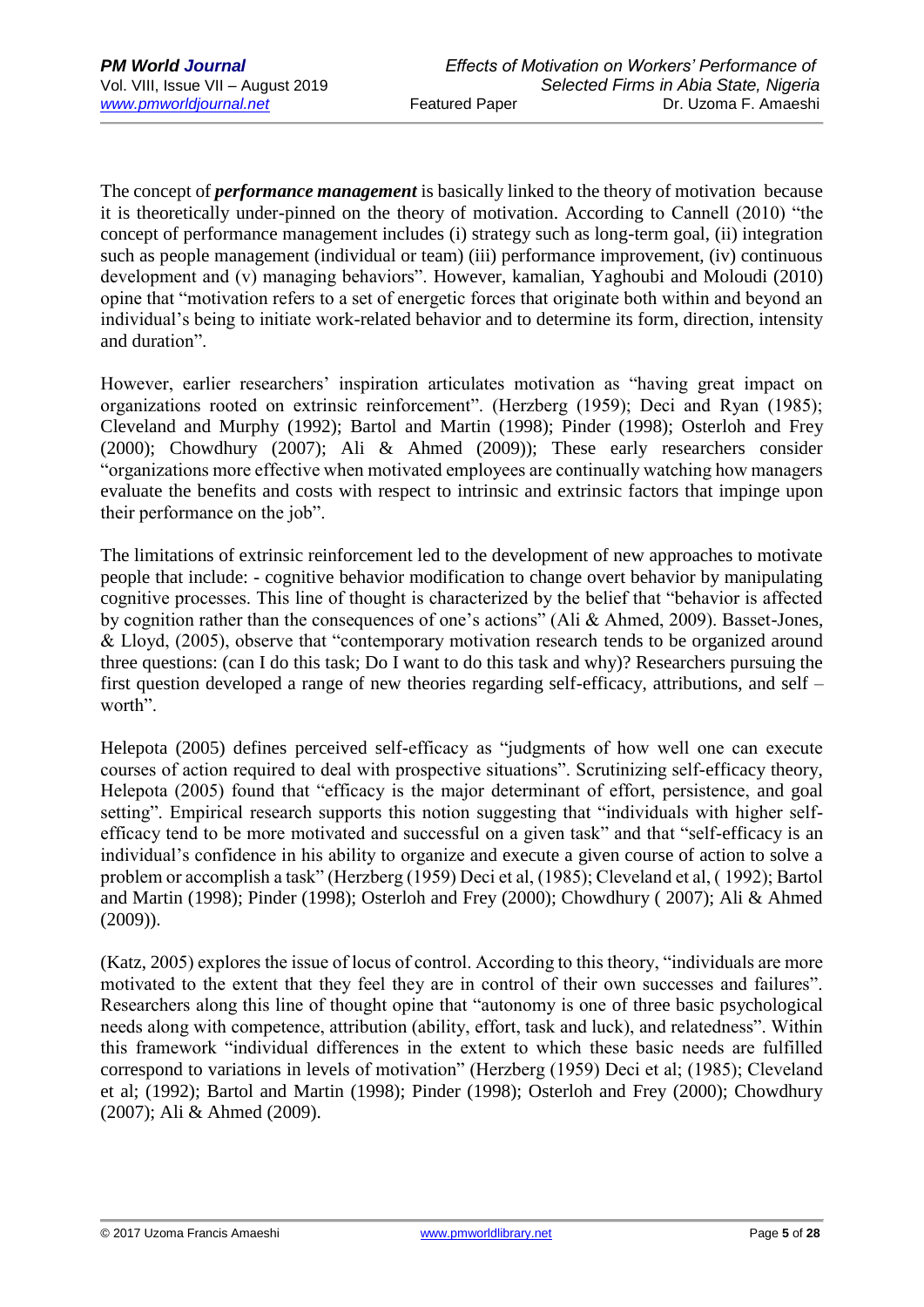## *Job attitude and performance*

A separate body of research within the study of motivation tried to answer the question, Do I want to do this task and why? Kamalian et al, (2010) averred expectancy–value theories, intrinsic motivation theories, and self-determination theory under this category. Danish et al, (2005) propose volition theory, defining volition as strength of will, akin to conscientiousness, discipline, self-direction, resourcefulness, and striving. They argue that "the effect of motivation on behavior is meditated by volition. In other word, motivation may lead to a decision to act but volition is what determines whether those decisions are implemented. Whereas motivation helps to determine goals, volition supports management and execution of those goals

## **2.2. Theoretical foundations of the study**

We anchored this study on Fredrick Herzberg's (1975) hygiene factor theory which identifies factors that lead to job satisfaction. They include: salary, job security, working conditions, status, company policies, quality of technical supervision, quality of interpersonal relations among peers, supervisors and subordinates.

The other set of factors (motivators) postulates that which produces job satisfaction and motivation. They are: achievement, recognition, responsibility, advancement, the work itslf, possibility of growth. Shartle (1950), Brown and Ghiselli (1952) and Harrell (1953) are notable industrial psychologist who published most of the early reviews of the literature on motivation. These reviews have emphasized applied individual level issues such as employee testing, training and motivation. However, even at these early stages of development, antecedents of what many consider significant contemporary trends in the human resource management domain are defined. For example, Gilmer's (1960) discussion of situational variables reveals the importance of matching personnel with organizational strategies.

Further, Gilmer (1960) invites researchers to design measures to assess the relationship between "individual and company personalities". These contributions as well as those provided by organizational theorist some years later cannot be reversed or easily tested out.

#### *Assumptions about workers according to theory X and Y*

According to (Plunkett and Attener, 1994), "People basically dislike work and avoid it whenever possible. Because most people dislike work, they have to be closely supervised and threatened with punishment to reach objectives. Most people have little creativity- they are not capable of solving problems, rather they must be directed. Most people have limited intellectual potential. Contribution above basic job performance should not be expected".

On the other hand, "most people find work as natural as play or rest and develop an attitude towards work based on their experience with it. People do not need to be threatened with punishment; they will work voluntarily towards organizational objectives to which they are committed. Most people possess a high degree of imagination, ingenuity and creativity with which to solve organizational problems. Although people have intellectual potential, modern industrial life utilizes only part of it". "The core of theories X and Y is that a management philosophy influences the type of work climate the manager endeavors to create and ultimately how he or she treats people" (Plunkett and Attener, 1994)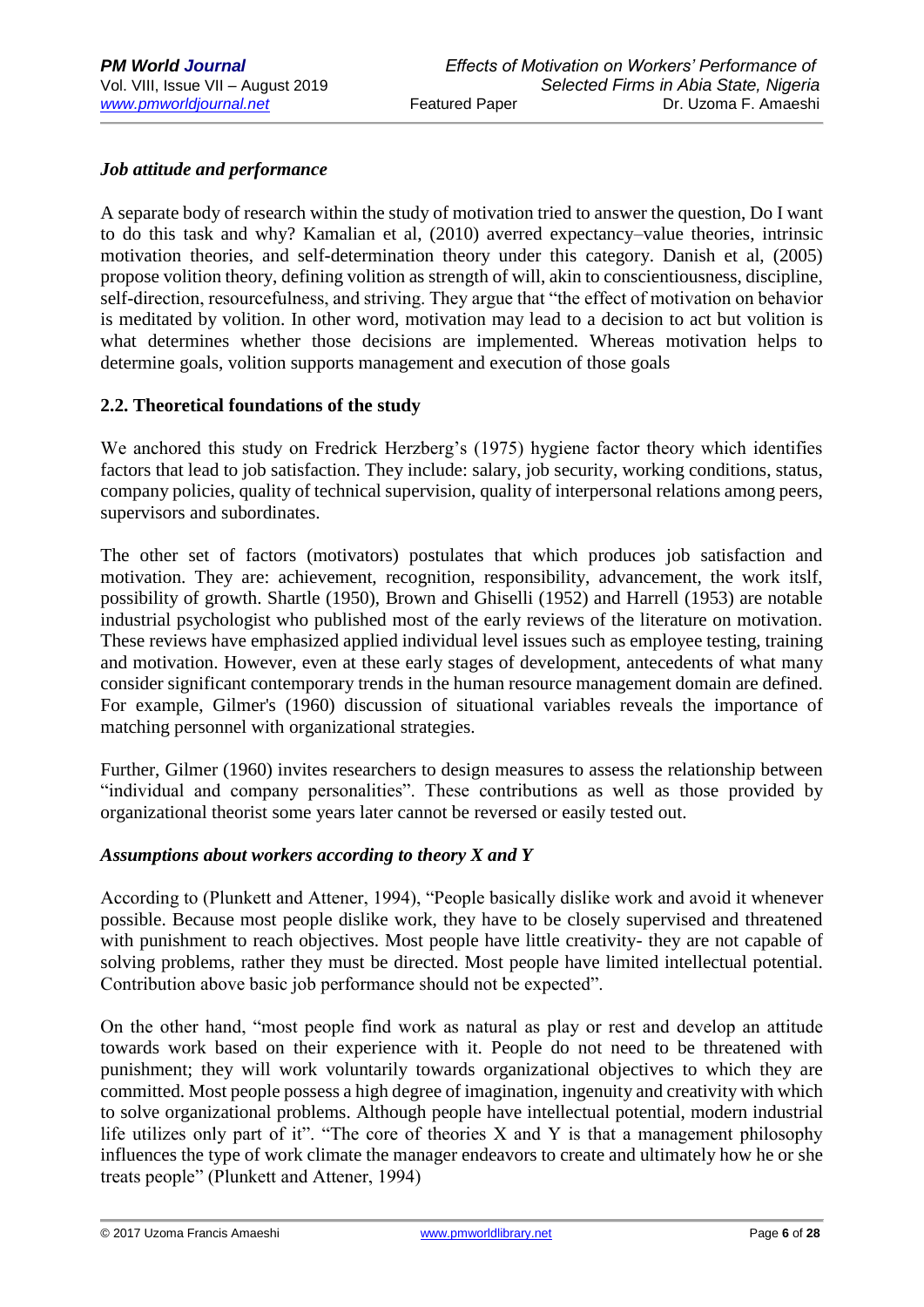## **2.3. Reviews within the Research Framework**

Previous research findings have shown that the main motivators of workers were related to responsibility, training and recognition next to salary. These can be influenced by performance management (job descriptions, supervision, continuous education and performance appraisal) Relationship of the variables for this study involves *intrinsic* and *extrinsic* rewards as independent variables. The independent variable of intrinsic reward includes four dimensions namely: recognition, learning opportunity, challenging work and career advancement. As for the extrinsic reward, it includes three dimensions such as basic pay, merit pay and performance bonus. This study involves employee's performance as dependent variable which encompasses three dimensions such as productivity, job quality and job accomplishment.

## **2.4. Empirical evidence**

A wealth of empirical evidence on motivation exists, including research substantiating basic characteristics of the trait (such as domain specificity and the existence of gender differences), as well as research linking motivation to other types of learning outcomes. First, although it seems reasonable to suppose that an individual's levels of motivation will vary across domains depending on his or her specific interests, there is some evidence that motivation in one domain may generalize to other domains. For example, Gottfried (1990) found that motivation in reading predicted later motivation in reading, science, and social studies. At the same time, motivation in math appeared to relate more strongly to other math constructs (e.g., students' perceptions of math competence and teachers' ratings of math achievement) than to motivation in other subject areas, suggesting that motivation to learn math among lower elementary students may be less generalizable to other subjects. In general, research suggests that the domain specificity of motivation and self-concept tends to increase with age, particularly as students accrue more educational experiences and as the curriculum begins to reflect departmentalization of academic subjects (Gottfried, et al., 2001).

Some evidence also supports the presence of gender differences. Lange and Adler (1997) report that "teachers rated girls significantly higher than boys on intrinsic motivation and masteryoriented behaviors, although achievement and class grades for these two groups were the same" Guay et al. (2010) found girls to have higher intrinsic motivation for reading and writing than boys did. However, boys had higher intrinsic motivation for math than girls did.

First, motivation is strongly related to contemporaneous achievement, which is highly predictive of later achievement. Second, early motivation is predictive of later motivation, which is strongly related to contemporaneous achievement.

An empirical study was conducted in Pakistan to measure the impact of reward and recognition on job satisfaction and motivation. 220 questionnaires were distributed and filled by employees of different sectors. The result showed that there exists significant  $(r=0.13, p<0.05)$  relationship between recognition and employee work motivation (Rizwan et al., 2001).

An empirical study was conducted by Reena Ali to examine the impact of reward and recognition programs on employee motivation and satisfaction. A questionnaire was distributed to 80 employees of Unilever and data was analyzed through SPSS version 16. The results showed that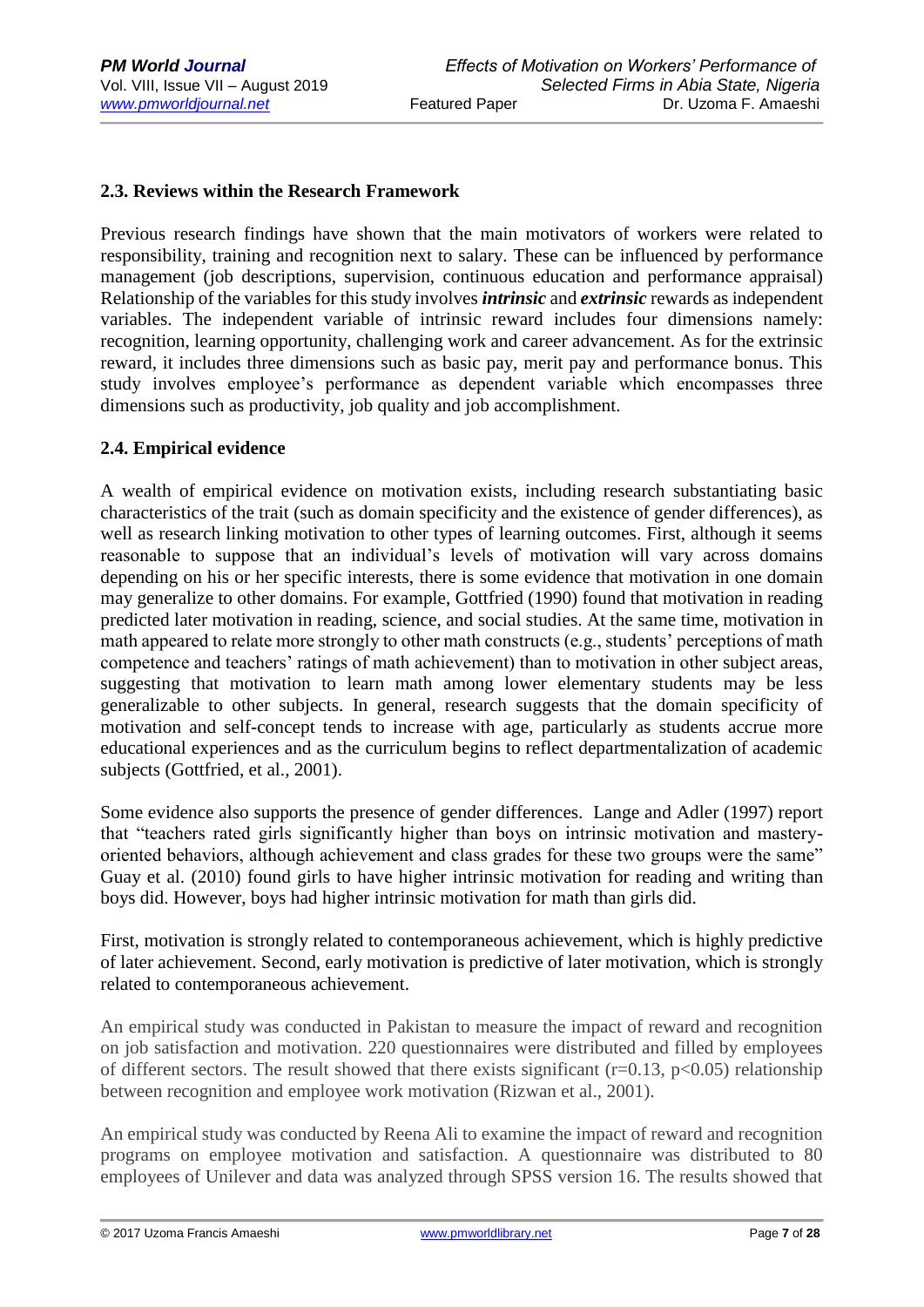there is a statistically significant ( $r=0.92$ ,  $p<0.01$ ) direct and positive relation between recognition and employee work motivation (Reena et al., 2009).

A study was conducted in Pakistan to examine the job satisfaction among bank employees in Punjab. A structured questionnaires survey was used and data was gathered from 4 banks employees, the value of correlation coefficient for recognition was 0.251 which shows that its relationship with job satisfaction is positive. Job satisfaction is directly associated with internal work motivation of employees that enhances as the satisfaction of employees increases (Salman et al, 2010).

That is why a study says that deficiency of appropriate recognition and rewarding reduces employee work motivation and job satisfaction. Hence, administration of organization and institutions should build up the arrangement for giving that rewards and recognition to enhance employee job satisfaction and motivational level (Reena et al., 2009). In the study carried out by Jibowo (2007) on the effect of motivators and hygiene on job performance among a group of 75 agricultural extension workers in Nigeria, the study basically adopted the same method as Herzberg et al, (1959) and it shows some support for the influence of motivators on job performance.

In another study carried out by Centres and Bugental (2007), they also based their research on Herzberg's two-factor theory of motivation, which separated job variables into two group; hygiene factors and motivators. They made use of sample of 692 subjects to test the validity of two-factor theory and discovered that at higher occupational level, "motivators" or intrinsic job factors were more valued, while at lower occupational level, "hygiene factors" or extrinsic job factors were more valued. From this work they concluded that organization that satisfies both extrinsic and intrinsic factor of workers get the best out of them.

Bergum and Lehr's (2004) study, which investigated the influence of monetary incentives and its removal on performance, showed that the subjects in the experimental group who receives individual incentives performed better than those in the control group.

The study of Daniel and Caryh (1995) was designed to explore the ability of the investment model to predict job satisfaction and job commitment. The result showed that job satisfaction was best predicted by the rewards and cost value of the job and job commitment on the other hand, was best predicted by a combination of rewards, cost values and investment size.

Akerele (2001) observes that poor remuneration is related to profits made by an organization. Wage differential between high and low income earners was related to the low morale, lack of commitment and low productivity. Nwachukwu (2004) blamed the productivity of Nigerian workers on several factors, among them is employers' failure to provide adequate compensation for hard work and indiscipline of the privileged class that arrogantly displays their wealth, which is very demoralizing to working class and consequently reduced their productivity. Judging from all these empirical studies and findings, one may generally conclude that a good remuneration package, which ties financial rewards to individual performance, can be expected to result in higher productivity.

Another study carried out, which is of importance to this research, is that of Wood (1974). He investigated the correlation between various workers attitudes and job motivation and job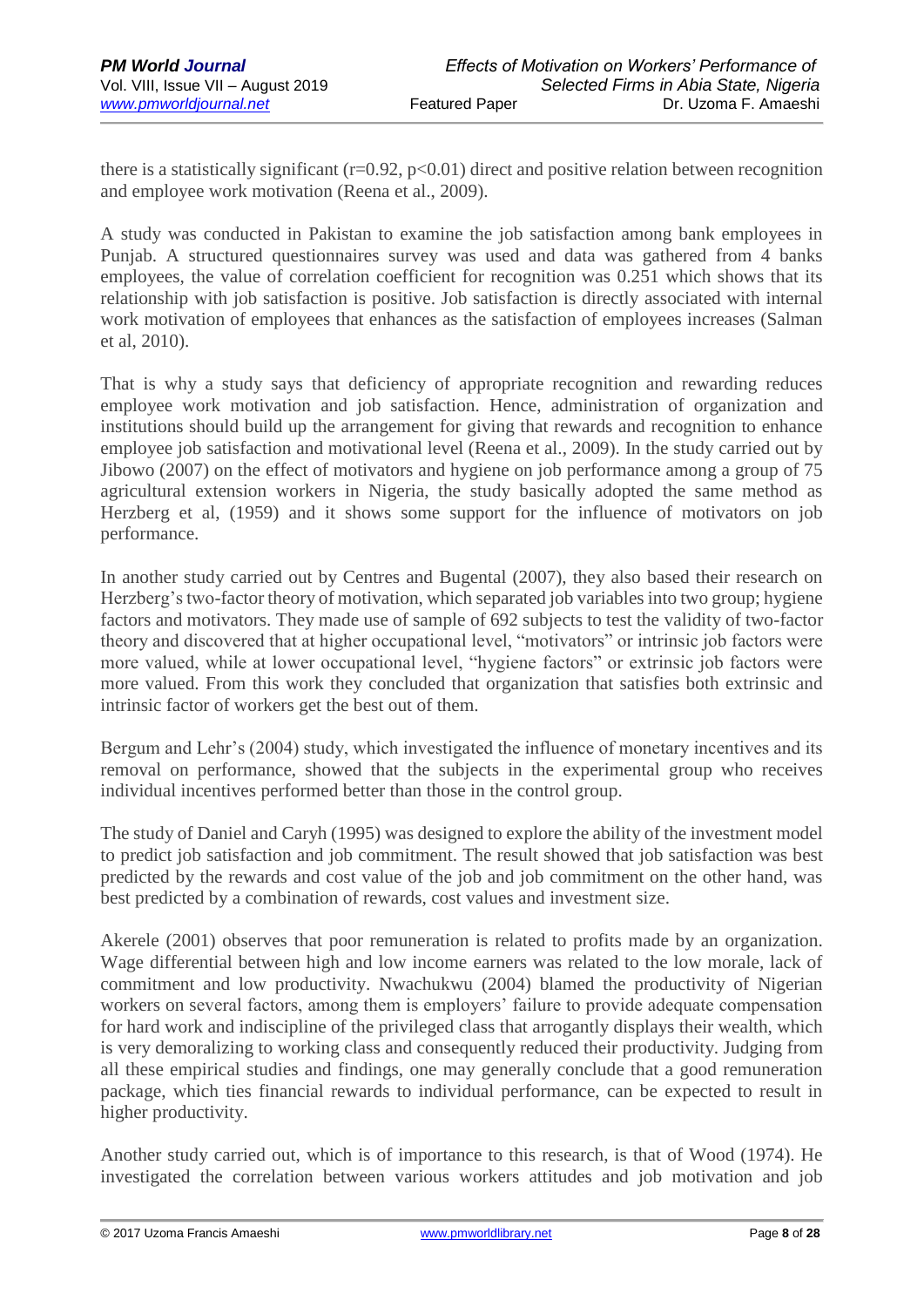performance using 290 skilled and semi-skilled male and female paper workers. The study reveals that highly involved employees who were more intrinsically oriented towards their jobs did not manifest satisfaction commensurate with company evaluation of performance. They depended more on intrinsic rewards as compared to those who were more extrinsic in orientation.

## **2.5. The link between worker motivation and performance**

Motivation and job performance are inextricably connected because every worker has to have some degree of motivation just to go to work in the first place. Many people believe that the most highly motivated employees are the employees who will reach the highest level of job performance.

Consequently, many large firms train supervisors and managers to motivate their employees or develop methods that will enable them to understand the factors that motivate individual employees. To some extent, most employees are motivated by money because people generally work in order to earn money to cover their day-to-day living expenses. Many people work harder if they are given financial rewards, such as commission checks and bonuses for reaching performance levels beyond the basic level that their bosses demand.

Some individuals are motivated by the opportunity to gain promotions or move into more prestigious roles, while other employees are motivated by a fear of failure. In some instances, people are motivated to work hard if they believe that failure to do so will result in them losing their jobs. All of these factors are regularly cited by people who see a correlation between motivation and job performance.

Most companies expect department managers to motivate employees, and managers sometimes set about trying to achieve this by offering financial incentives to employees as well as promotions or additional paid-time off. Many firms use approaches that are based upon research by psychologists, such as Abraham Maslow who developed the Hierarchy of Needs in the 1950s.

Using Maslow's list of motivators, managers attempt to match the personalities or needs of their clients with the needs identified by psychologists, and motivate employees by linking their needs with their job performance. Someone with low self-esteem may be motivated by the chance to earn recognition, while someone experiencing financial problems may be motivated by the need to earn the money needed to have a sense of security.

Modern psychologists and behavioural analysts have argued that a leader cannot motivate an unmotivated employee, and that motivation must begin with the employee. Using this rationale, some employees perform poorly at work because they lack motivation. No matter what is tried, bosses cannot raise their level of performance by attempting to use rewards or punitive action as motivators.

Many managers keep track of the actions of employees and the results that those actions generate. Managers look for a correlation between the amount of effort an employee puts forth through actions such as making sales calls, and that employee's sales results as compared with other seemingly less motivated employees. Other variables that an employee cannot control, such as the behaviour of clients, can also impact an employees' performance. While motivation and job performance are linked, even highly motivated employees can experience performance issues at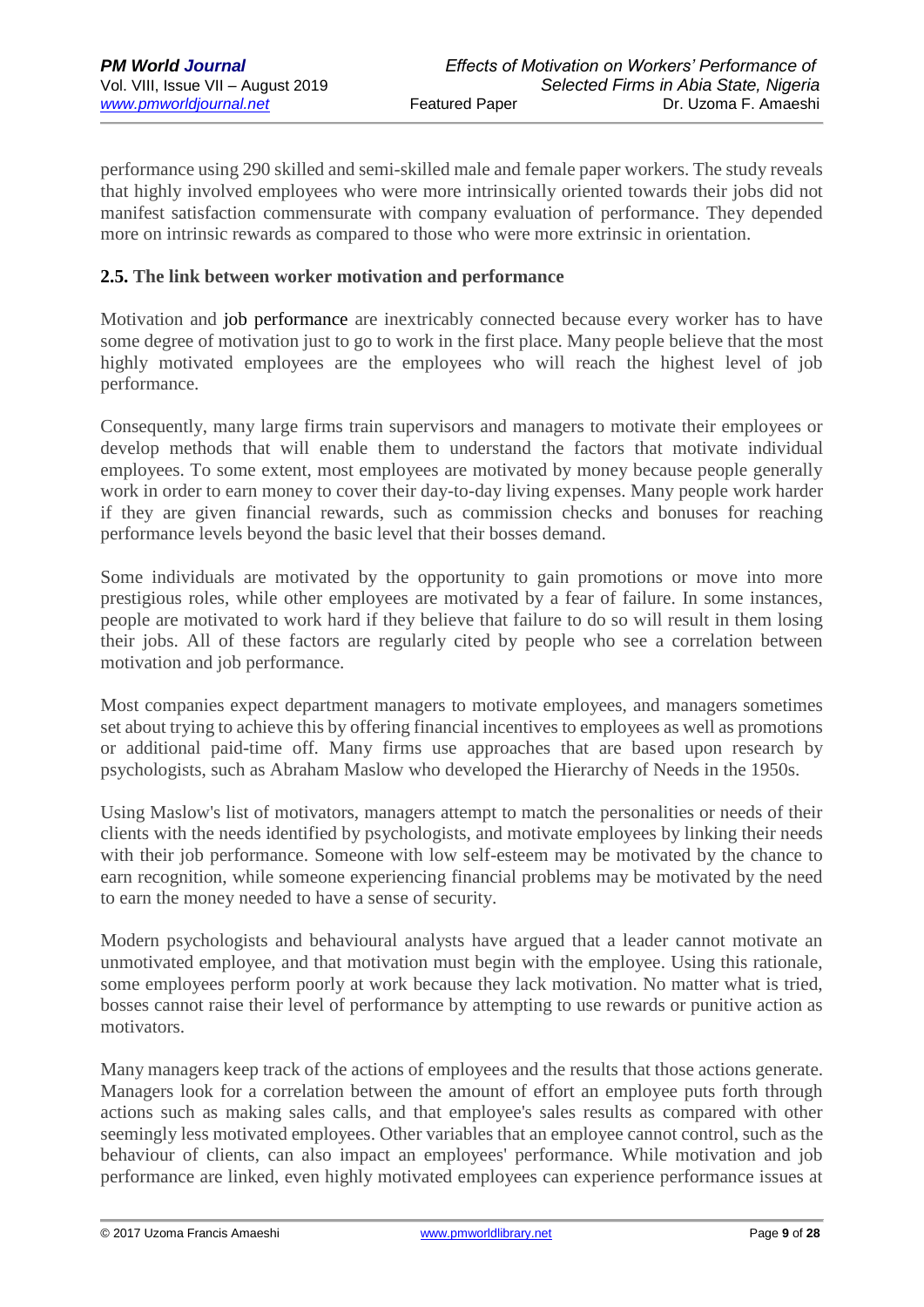work.

## **2.6. Highlights of the literature review**

From the above literature, studies and discussion fully support our hypotheses that:

- i. Employees reward system promotes organizational performance.
- ii. Motivational factors significantly lead to high performance for employees of organizations
- iii. There is a strong relationship between motivation of employees and performance organizations.
- iv. Human Resource Management practices enhance motivation of employees towards high performance.

The three issues which are addressed in this research are briefly outlined below:-. The first concern is about the capacity of organizations to manage reward and incentive schemes within the framework of Performance Management model. This issue prompts an examination of the capacity of the organization in terms of the existence of an environment that is conducive for effective management of market-type performance-based reward systems and incentive schemes

The second is the ability of organizations to measure managerial performance objectively and enhance managerial accountability using good schemes to act as a motivator. The third is the stakeholders' perception of equity of schemes.

The second and third issues are mainly focusing on the characteristics of a successful scheme. Most of the literatures widely available on impact of motivation on worker performance are based on studies focused on the developed world of Europe, America and Asia, with little or no data on sub Saharan Africa, especially Nigeria.

## **MATERIALS/METHODS**

## **3.0. Research Design**

We adopted the descriptive survey design using a structured close ended questionnaire on a five point Likert scale as the research instrument to collect our primary data with a view to identifying the range of motivating and de-motivating factors as well as to explore perceptions on performance management, thereby addressing study questions 1 and 2. Our approach therefore explored causal effects of the variables more closely (Yin, 1994).

The study mostly interviewed senior managers in the selected firms. The objective was to gain a senior managerial perspective on the application of market-type performance management systems, performance measurement processes and equity perceptions of performance-pay schemes in a firm context. For the measurement of variables, we acquired the data through questionnaires. 200 copies of the questionnaire were distributed within the area of the study, out of which 186 were duly completed and returned by the respondent representing 93.0 % response rate.

The interviews used open-ended topic guide questions to elicit as much information as possible, and were recorded (with permission) and transcribed for later analysis. Survey questionnaires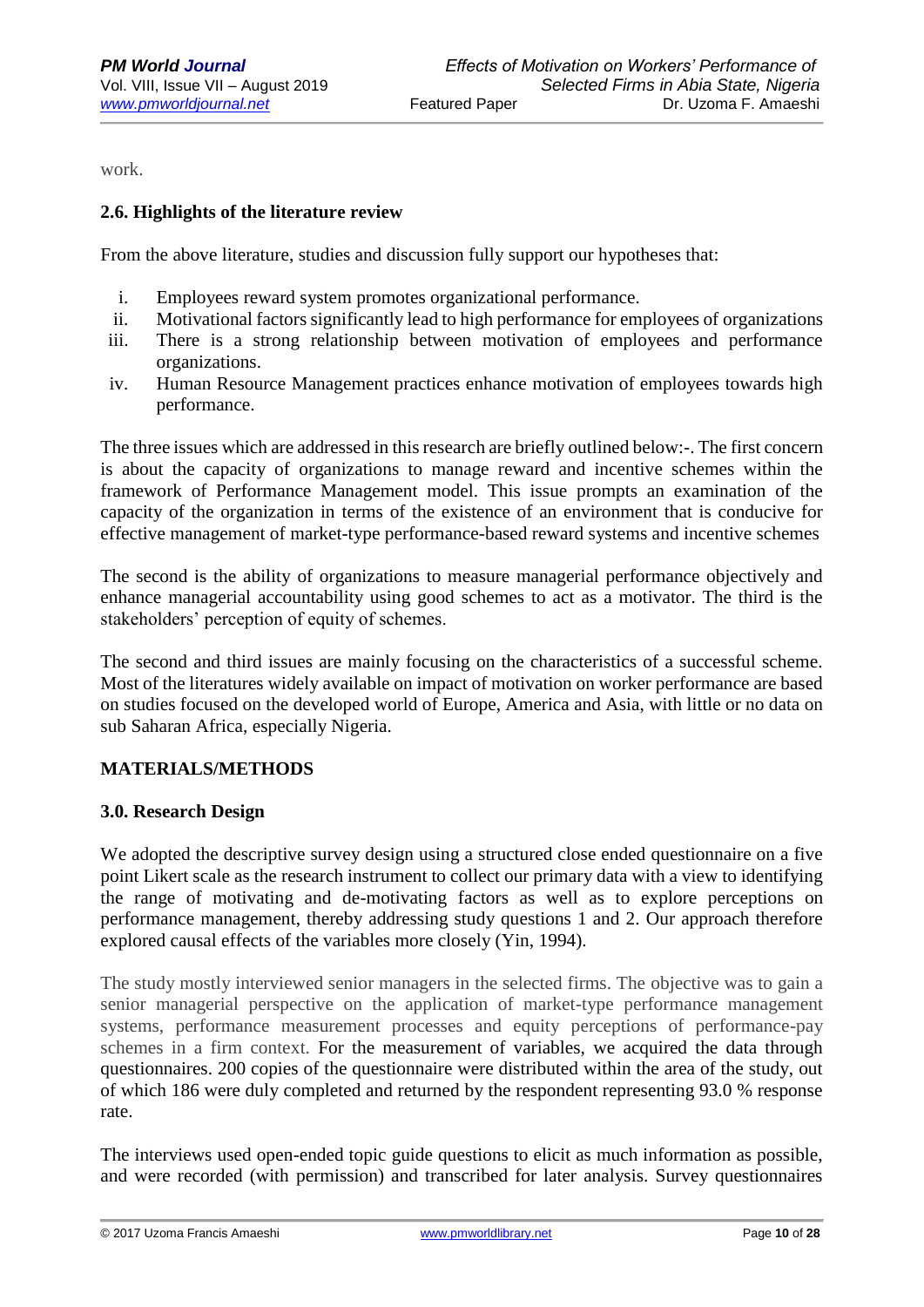were sent out to the entire population using electronic mail (e-mail) facility for cost effectiveness. Our focus was on manufacturing/productive firms selected through stratified random sampling technique.

We triangulated the sources and methods in order to assure trustworthiness of data, by interviewing firm workers and their managers, recorded interviews and immediately transcribed the results. We manually analyzed data using compilation matrices per respondent group and describing the data per study question. We did not disaggregate the data for the private sector, due to the small number of staff employed.

Quality of data collection was assured through providing confidentiality and guaranteeing anonymity of the interviewees, training and supervision of interviewers by experienced researchers as well as by pre-testing the questionnaire. These mechanisms aimed at avoiding bias.

A scoring table on the parameters of the independent variables to be tested (recognition, learning opportunity, challenging work and career advancement) thereby addressing all the study questions. The parameters scored were derived from the qualitative study. The selection of variables was based on commonly used HRM tools and the results of the qualitative study – for example: productivity, job quality and job accomplishment, supervision and performance appraisal. Method of Data Analysis was with the aid of Statistical Package for Social Science (SPSS0 version 16.0. Computer programme of the completed transcripts were analyzed using analysis of variance (ANOVA) and the student t-test to test the hypotheses in other to determine recurring themes. The technique of analysis was both theoretical and statistical in nature.

# **3.1. Validity & Reliability of Instrument**

To ensure reliability and validity of the survey measures, some of the measurement scales were based on instruments for which reliability and validity had already been tested in other studies such as the Likert scales. Reliability was also tested using Crombach's Alpha which provided an estimate of the internal consistency of the questionnaire by ensuring that our instrument measures the same constructs over repeated measures. This was to enable us avoid the problem of splitting the test into halves due to multiple ratings. Some of the questions were replicated from prior studies to ensure content validity while face validity was assessed through the pilot survey itself.

The quality of data collection was assured by guaranteeing anonymity of the interviewees, training and supervision of interviewers by an experienced researcher and by pre-testing the questionnaire. These mechanisms aimed, among other considerations, to avoid bias and socially acceptable answers.

Pre-testing was not entirely rigorous, resulting in inconsistent interpretation of two motivationrelated variables: "training" and "management". "Training" is especially problematic, as it is unclear to what extent training, for which firm workers often receive an allowance, is perceived as income generation or as an opportunity to upgrade knowledge and skills. Management is a wide concept: for instance, some firm workers perceive "reporting" or "administration" as management, whereas others do not consider these as management activities. Some caution is therefore needed in interpreting the results relating to these two variables.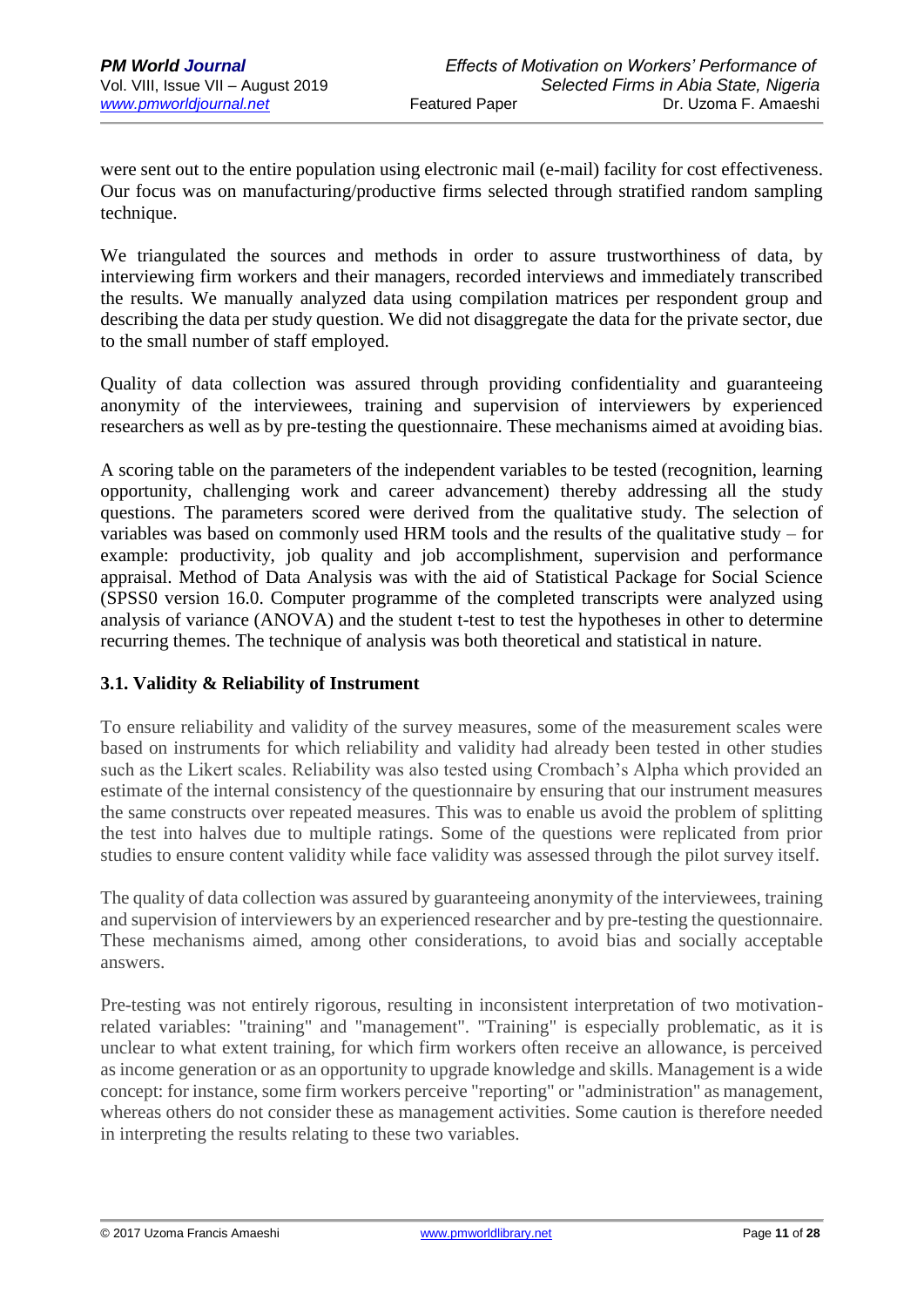# **4.1. Hypotheses Testing**

#### *The Impact of Motivation on Workers' Performance*

The hypotheses to be tested state as follows:

- *1. Employees reward system negatively affects the promotion of organizational performance in Nigeria*
- 2. Motivational factors negatively lead to high performance of employees of Nigerian organizations
- *3. There is negative relationship between motivation of employees and performance in Nigerian organizations*
- *4. Human Resource Management practices negatively enhance motivation of employees towards high performance in Nigeria*

| Dependent Variable: WORKPERF |              |                       |                |       |
|------------------------------|--------------|-----------------------|----------------|-------|
| Included observations: 186   |              |                       |                |       |
| <b>Variables</b>             | Coefficients | <b>Std. Error</b>     | t-statistic    | Prob. |
| $\mathcal{C}_{\mathcal{C}}$  | 18.373       | 6.070                 | 3.027          | 0.004 |
| RS                           | 24.071       | 0.165                 | 1.428          | 0.670 |
| MF                           | 11.198       | 0.283                 | 9.700          | 0.000 |
| <b>EM</b>                    | 12.122       | 0.142                 | 0.957          | 0.794 |
| MP                           | 6.111        | 0.165                 | 5.398          | 0.000 |
|                              |              |                       |                |       |
|                              |              |                       |                |       |
|                              |              |                       |                |       |
|                              |              | <b>SUM OF SQUARES</b> | DF             |       |
|                              | Regression   | 8.830                 | $\overline{4}$ |       |
|                              | Residual     | 85.113                | 181            |       |
|                              | Total        | 93.943                | 185            |       |
| <b>R-SQUARE</b>              | 0.904        |                       |                |       |
| F-statistic                  | 81.328       |                       |                |       |
| $Prob(F-statistic)$          | 0.000000     |                       |                |       |

#### **Table 4.2: Least Square Regression Analysis**

*Source: Extract from the least square analysis*

From table 4.2 above, the model for the relationship is stated below as follows:

| WORKPERF = $18.373 + 24.071RS + 11.198MF + 12.122EM + 6.111MP$ |          |          |          |          |
|----------------------------------------------------------------|----------|----------|----------|----------|
|                                                                | (0.0000) | (0.1240) | (0.0124) | (0.1584) |

*Note: the p-values are in parenthesis*

From the results of the OLS, it is obvious that the constant parameter  $(\beta_0)$  is positive at 18.373. This means that if all the independent variables are held constant, workers' performance (WORKPERF) as a dependent variable will grow by 18.373 units in annual-wide basis.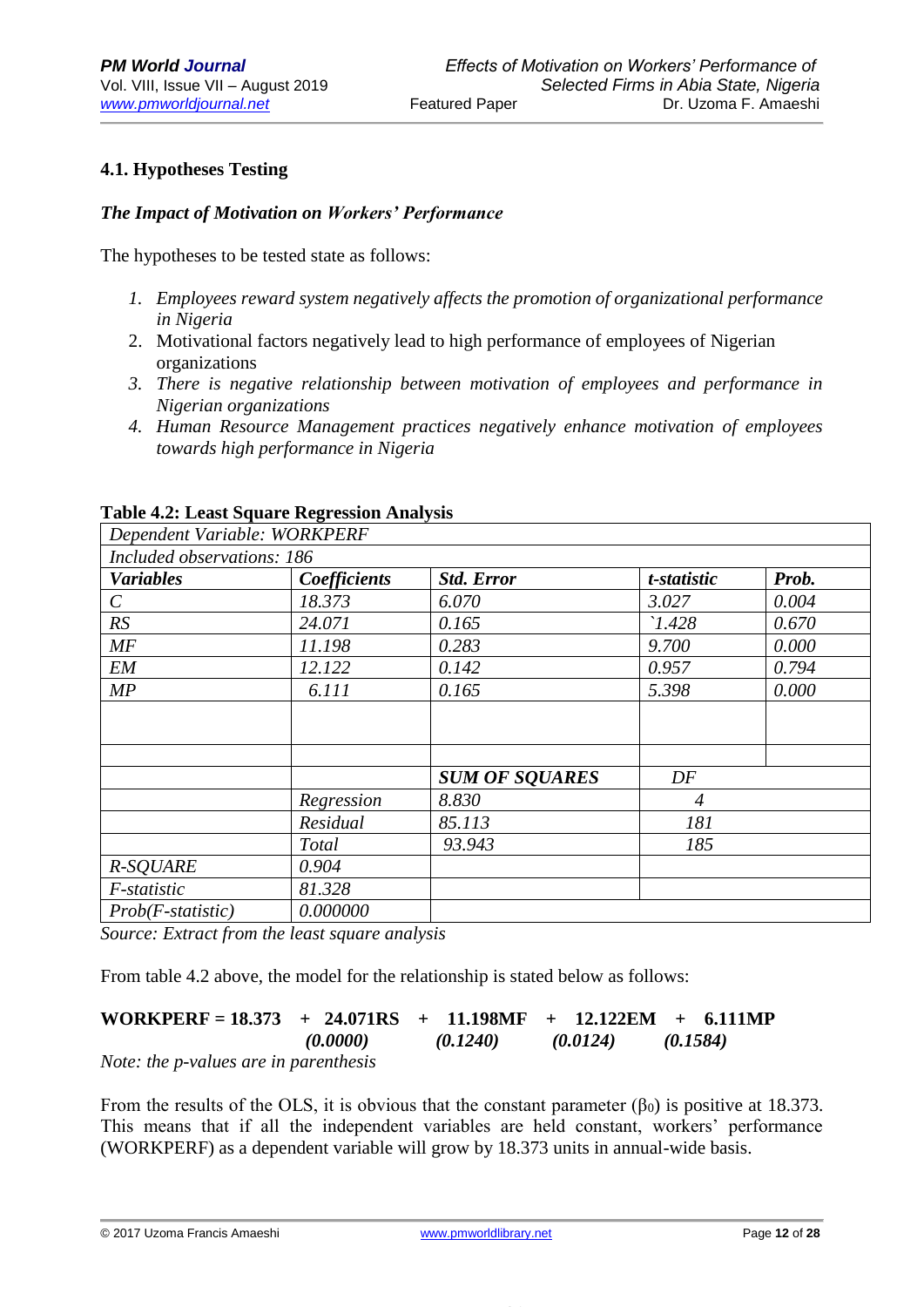# **4.3.1 Significance of the Model (F- Statistic Test)**

The F-test checks for the statistical significance of the model built for this study. It is performed on a two-tailed test of 1% and at 5% significance levels. The null hypothesis (H0) for the test is stated as the model is not statistically significant. To reject the hypothesis, F-statistic (F-cal) must exceed F-critical (F-tab). From the analysis in table 4.2 above, F-tab at (4, 181) degree of freedom is 3.34 and 2.53, respectively for 1% and 5% levels of significance (*obtained from statistical table*) and F-cal is 81.328 at a probability value of less than 1% (0.00000). It is therefore deduced that F-cal > F-tab; thus H0 is rejected. This implies that the model is statistically significant and it adequately captures the relevance of motivation on workers' performance.

## **4.3.2 Test for Individual Significance (Student t-test)**

The t-test is used to test the significance of each of the independent variables used in the model. It is used to validate or nullify each of the four hypotheses. The decision rule is stated as follows: Reject H<sub>0</sub> if t-statistic calculated is greater than  $t_{\Box/2(n)}$  (t-critical) at 5% significance level.

## **4.3.2.1 Test of Significance of Reward System (RS) Variable**

The result of the least square in table 4.2 above showed that in a two-tailed test, the probability value of reward system is 0.670, is greater than the 5% or 0.025 critical probability benchmark of the study. This necessitated the acceptance of the hypothesis *"Employees reward system negatively affects the promotion of organizational performance in Nigeria".* Moreover, the analysis showed that direct relationship exists between reward system and workers' performance (WORKPERF) in line with the *a priori* expectation. It further revealed that a unit change in reward system will cause the workers' performance to change by 24.071 units.

## **4.3.2.2 Test of Significance of motivational factors (MF) Variable**

The relationship between motivational factors and workers' performance as tabulated in 4.2 above confirmed that a direct (positive) relationship is found between motivational factors and workers' performance. That means that a unit increase in motivational factors will increase the workers' performance by 11.198 units. In addition to this, the probability value of motivational factors at 0.0000 (0.00000%) is less than the critical probability value of 0.01. We therefore nullify the hypothesis that "*motivational factors negatively lead to high performance of employees of Nigerian organizations*", and conclude that *motivational factors can lead to high performance of employees of Nigerian organizations*", motivational factors has a significant effect on workers' performance.

## **4.3.2.3 Test of Relationship between motivation of employees and performance in Nigerian organizations (EM) Variable**

With reference to the table 4.2 and model 4.1 above proved that motivation of employees (EM) has a direct relationship with workers' performance (WORKPERF).This result is arrived at given that the probability value of the variable which is 0.794 is greater than the 5% or 0.025 significance level standard. Thus we accept the hypothesis that *"there is negative relationship between*  employee motivation and worker performance in Nigerian organizations". Furthermore, it was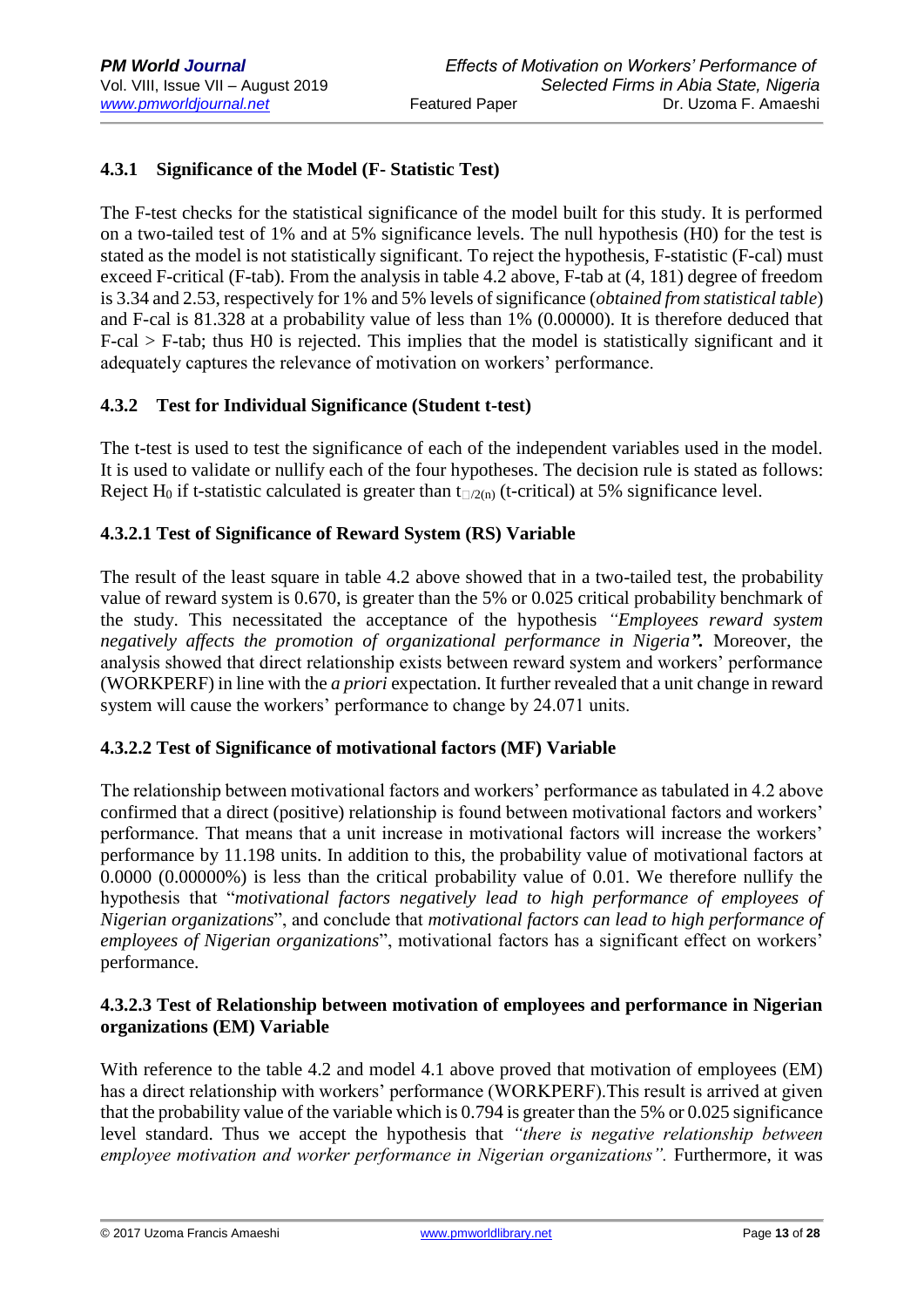also evidenced in the model that a unit increase in worker motivation caused a rise in workers' performance by 12.122 units.

## **4.3.2.4 Test of Significance of management practice (MP) Variable**

The coefficient of the proxy as shown in table 4.2 and equation 4.1 above is positive in line with the theoretical expectation of the study. Quantitatively, it represents that a unit increase in good management practice will grow workers' performance by 6.111 units. On the other hand, the analysis clearly showed that good practice by management has a significant effect on workers' performance. This decision is arrived at since the 1% critical probability value (0.000) is less than the 0.005% probability value of the variable. The hypothesis that "*Human Resource Management practices negatively enhance motivation of employees towards high performance in Nigeria", is* therefore rejected with the conclusion that *Human Resource Management practices enhance motivation toward high performance in Nigeria*.

# **4.4 Test of Hypothesis on Firm by Firm Basis**

# **4.4.1 J O UDEAGBALA NIG LTD**

| Dependent Variable: WORKPERF |              |                       |                |       |
|------------------------------|--------------|-----------------------|----------------|-------|
| Included observations: 27    |              |                       |                |       |
| <b>Variables</b>             | Coefficients | <b>Std. Error</b>     | t-Statistic    | Prob. |
| $\mathcal{C}_{\mathcal{C}}$  | 23.753       | 6.090                 | 3.900          | 0.001 |
| RS                           | 2.842        | 0.255                 | $\lceil$ .110  | 0.513 |
| MF                           | 22.329       | 0.345                 | 1.315          | 0.000 |
| <b>EM</b>                    | 14.731       | 0.260                 | 5.068          | 0.000 |
| MP                           | 5.804        | 0.311                 | 1.808          | 0.453 |
|                              |              |                       |                |       |
|                              |              | <b>SUM OF SQUARES</b> | DF             |       |
|                              | Regression   | 1.689                 | $\overline{4}$ |       |
|                              | Residual     | 18.163                | 22             |       |
|                              | Total        | 93.852                | 26             |       |
| R-SQUARE                     | 0.876        |                       |                |       |
| F-statistic                  | 51.246       |                       |                |       |
| $Prob(F-statistic)$          | 0.0022       |                       |                |       |

#### **Table 4.3 Least Square Regression Analysis**

From table 4.3 above, the model for the relationship is stated below as follows:

Model 4.2

 $(C)$   $(RS)$   $(MF)$   $(CM)$   $(MP)$ Workperf =  $23.753 + 2.842 + 22.329 + 14.731 + 5.804$ 

Note P values are : (0.039) (0.122) (0.157) (0.005)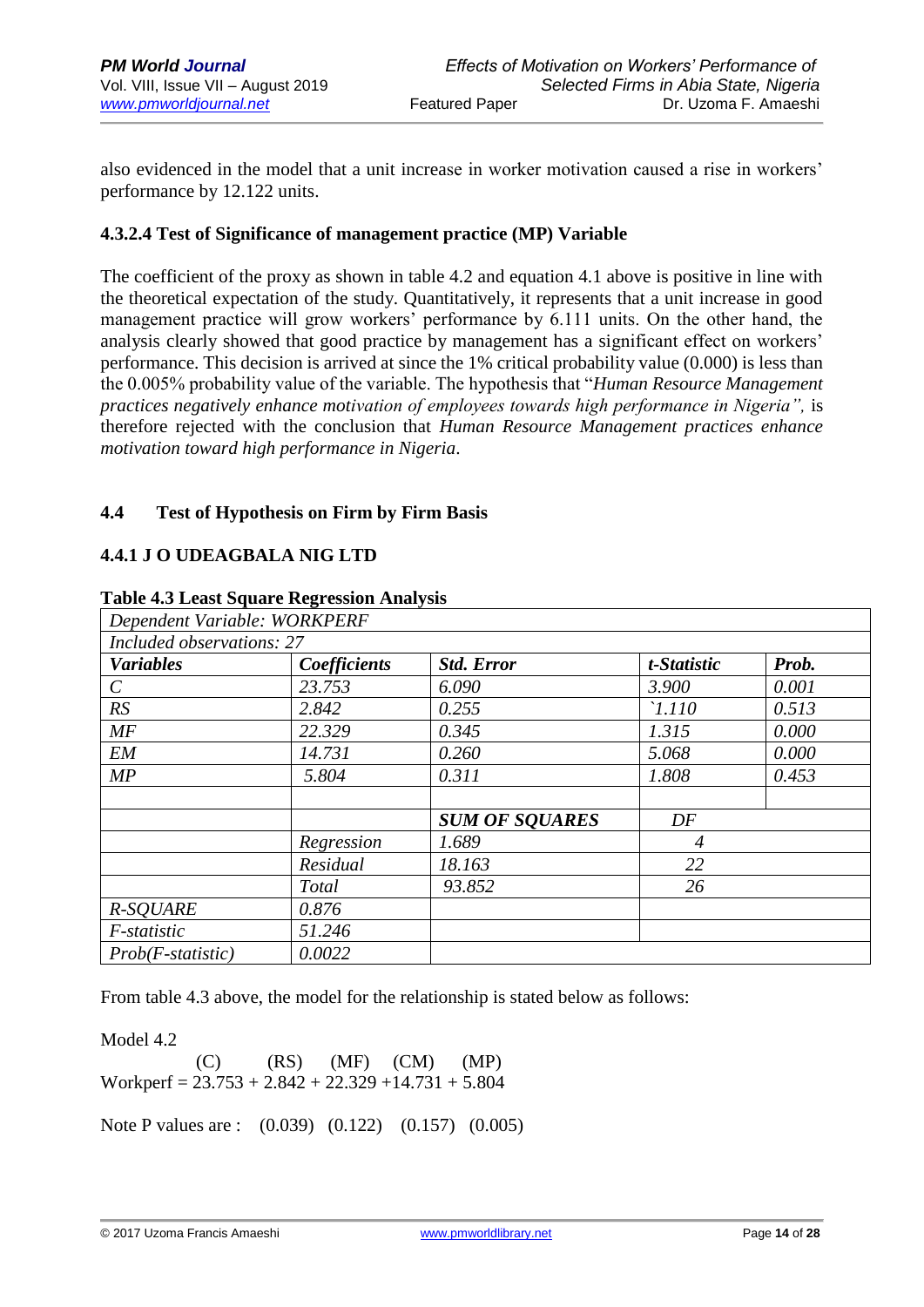# **4.4.1.1 Test of Significance of Reward System (RS) Variable**

The result of the least square in table 4.3 above showed that in a two-tailed test, the probability value of reward system is 0.513, which is greater than the 5% or 0.025 critical probability benchmark of the study. This necessitated the acceptance of the hypothesis *"Employees reward system negatively affects the promotion of organizational performance in Nigeria.* Moreover, the analysis showed that direct relationship exists between reward system and workers' performance (WORKPERF) in line with the *a priori* expectation. It further revealed that a unit change in reward system will cause the workers' performance to change by 2.842 units.

## **4.4.1.2 Test of Significance of motivational factors (MF) Variable**

The relationship between motivational factors and workers' performance as tabulated in 4.3 above confirmed that a direct (positive) relationship is found between motivational factors and workers' performance. That means that a unit increase in motivational factors will increase the workers' performance by 22.329 units. In addition to this, the probability value of motivational factors at 0.0000 (0.00000%) is less than the critical probability value of 0.01. We therefore nullify the hypothesis that "*motivational factors negatively lead to high performance of employees of Nigerian organizations*", and conclude that *motivational factors can lead to high performance of employees of Nigerian organizations*", thus motivational factors has a significant effect on workers' performance.

## **4.4.1.3 Test of Relationship between motivation of employees and performance in Nigerian organizations (EM) Variable**

With reference to the table 4.3 and model 4.2 above proved that motivation of employees (EM) has a direct relationship with workers' performance (WORKPERF).This result is arrived at given that the probability value of the variable which is 0.000 is less than the 5% or 0.025 significance level standard. Thus we reject the hypothesis that *"there is negative relationship between employee motivation and worker performance in Nigerian organizations"* and conclude that *"there is relationship between employee motivation and workers' performance in Nigerian organizations".* Furthermore, it was also evidenced in the model that a unit increase in worker motivation caused a rise in workers' performance by 14.751 units.

## **4.4.1.4 Test of Significance of management practice (MP) Variable**

The coefficient of the proxy as shown in table 4.3 and model 4.2 above is positive in line with the theoretical expectation of the study. Quantitatively, it represents that a unit increase in good management practice will grow workers' performance by 5.804 units. Secondly, the result of the least square in table 4.3 above showed that in a two-tailed test, the probability value of good human resource management practice is 0.653, which is greater than the 5% or 0.025 critical probability benchmark of the study. This necessitated the acceptance of the hypothesis *"Human Resource Management practices negatively enhance motivation of employees towards high performance in Nigeria".*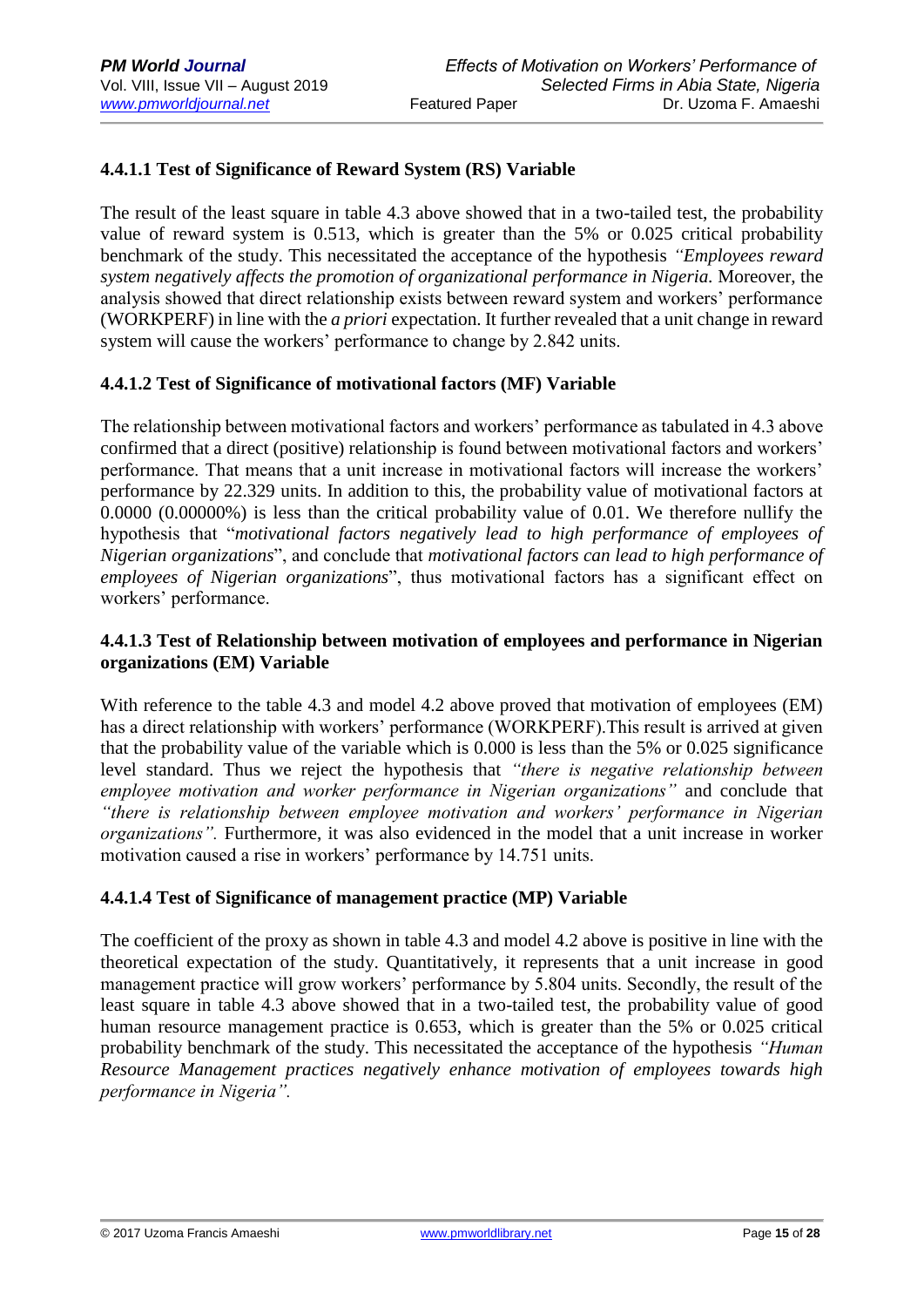# **4.4.2 Vitafoam Ind. Nig Ltd**

| <b>Table 4.4 Least Square Regression</b> |                     |                       |                 |       |
|------------------------------------------|---------------------|-----------------------|-----------------|-------|
| Dependent Variable: WORKPERF             |                     |                       |                 |       |
| Included observations: 45                |                     |                       |                 |       |
| <b>Variables</b>                         | <b>Coefficients</b> | <b>Std. Error</b>     | t-Statistic     | Prob. |
| $\mathcal{C}$                            | 16.692              | 6.571                 | 2.540           | 0.015 |
| <b>RS</b>                                | 4.100               | 0.139                 | $^{\circ}2.094$ | 0.770 |
| <b>MF</b>                                | 12.004              | 0.478                 | 2.060           | 0.000 |
| EM                                       | 7.090               | 0.107                 | 7.410           | 0.000 |
| <b>MP</b>                                | 2.040               | 0.119                 | 2.002           | 0.518 |
|                                          |                     |                       |                 |       |
|                                          |                     | <b>SUM OF SOUARES</b> | DF              |       |
|                                          | Regression          | 0.501                 | 4               |       |
|                                          | Residual            | 24.743                | 40              |       |
|                                          | Total               | 25.244                | 44              |       |
| <b>R-SQUARE</b>                          | 0.800               |                       |                 |       |
| F-statistic                              | 20.369              |                       |                 |       |
| Prob. (F-statistic)                      | 0.003               |                       |                 |       |

From table 4.4 above, the model for the relationship is stated below as follows:

Model 4.3 Workperf =  $16.692 + 4.100 + 12.004 + 7.090 + 2.040$ Note P values are: (0.077) (0.196) (0.143) (0.041)

## **4.4.2.1 Test of Significance of Reward System (RS) Variable**

The result of the least square in table 4.4 above showed that in a two-tailed test, the probability value of reward system is 0.770, is greater than the 5% or 0.025 critical probability benchmark of the study. This necessitated the acceptance of the hypothesis *"Employees reward system negatively affects the promotion of organizational performance in Nigeria".* Moreover, the analysis .showed that a direct relationship exists between reward system and workers' performance (WORKPERF) in line with the *a priori* expectation. It also revealed that a unit change in reward system will cause the workers' performance to change by 4.100 units.

## **4.4.2.2 Test of Significance of motivational factors (MF) Variable**

The relationship between motivational factors and workers' performance as tabulated in 4.4 above confirmed that a direct (positive) relationship is found between motivational factors and workers' performance. That means that a unit increase in motivational factors will increase the workers' performance by 12.004 units. In addition to this, the probability value of motivational factors at 0.0000 (0.00000%) is less than the critical probability value of 0.01. We therefore nullify the hypothesis that "*motivational factors negatively lead to high performance of employees of Nigerian organizations*", and conclude that *motivational factors can lead to high performance of employees of Nigerian organizations*", thus motivational factors has a significant effect on workers' performance.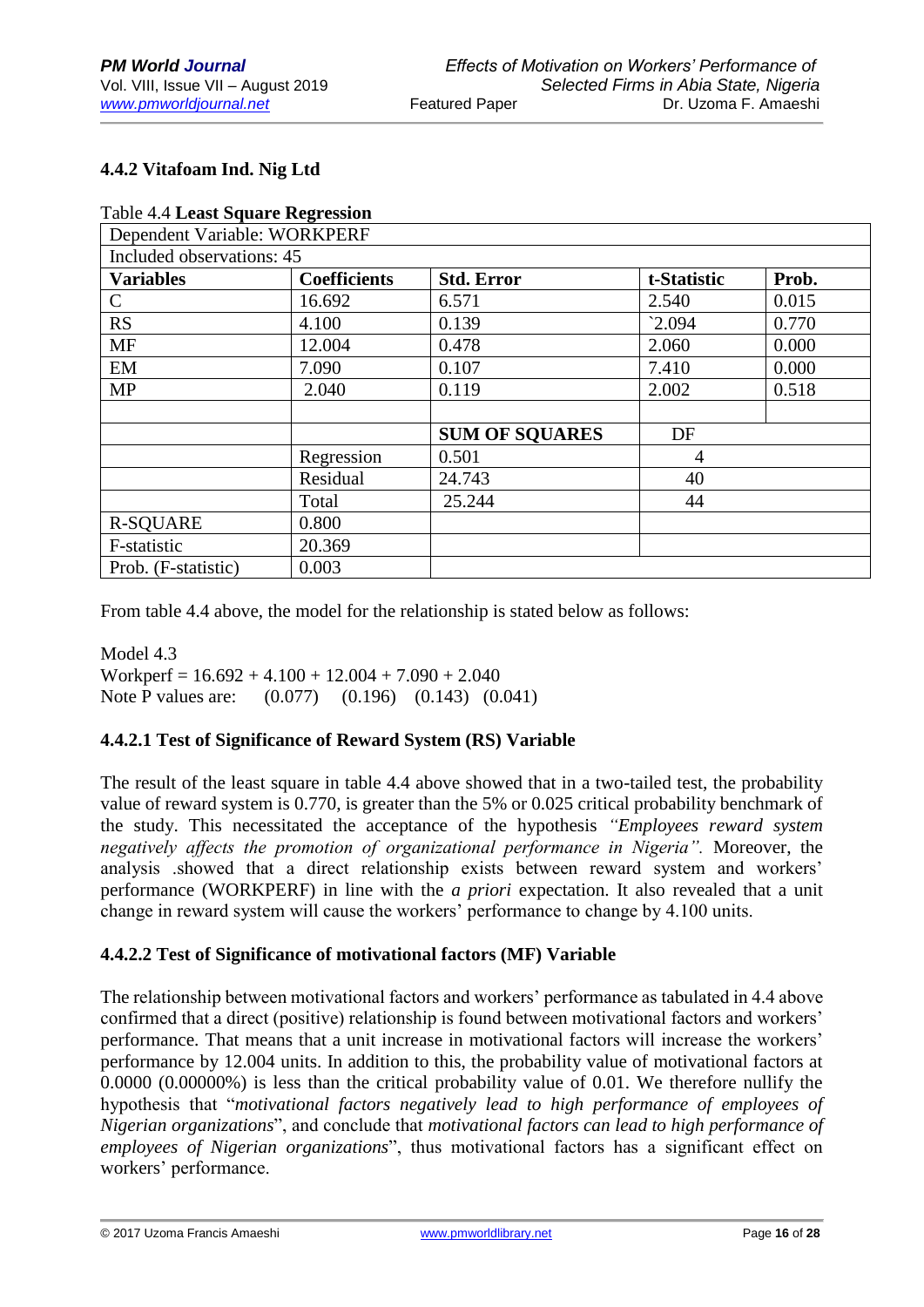## **4.4.2.3 Test of Relationship between motivation of employees and performance in Nigerian organizations (EM) Variable**

With reference to the table 4.4 and model 4.3 above proved that motivation of employees (EM) has a direct relationship with workers' performance (WORKPERF).This result is arrived at given that the probability value of the variable which is 0.000 is less than the 5% or 0.025 significance level standard. Thus we reject the hypothesis that *"there is negative relationship between employee motivation and worker performance in Nigerian organizations".* And conclude that *"there is a relationship between employee motivation and workers' performance in Nigerian organizations*". Furthermore, it was also evidenced in the model that a unit increase in worker motivation caused a rise in workers' performance by 7.090 units.

## **4.4.2.4 Test of Significance of management practice (MP) Variable**

The coefficient of the proxy as shown in table 4.4 and equation 4.3 above is positive in line with the theoretical expectation of the study. Quantitatively, it represents that a unit increase in good management practice will grow workers' performance by 2.040 units. On the other hand, the analysis showed that good practice by management has no significant effect on workers' performance. Secondly, the result of the least square in table 4.4 above showed that in a two-tailed test, the probability value of good human resource management practice is 0.518, which is greater than the 5% or 0.025 critical probability benchmark of the study. The hypothesis that "*Human Resource Management practices negatively enhance motivation of employees towards high performance in Nigeria",* is therefore accepted.

## **4.4.3 TONIMAS Nig Ltd**

| Dependent Variable: WORKPERF |                     |                       |             |       |
|------------------------------|---------------------|-----------------------|-------------|-------|
| Included observations: 39    |                     |                       |             |       |
| <b>Variables</b>             | <b>Coefficients</b> | <b>Std. Error</b>     | t-Statistic | Prob. |
| $\mathcal{C}$                | 19.733              | 4.656                 | 4.238       | 0.000 |
| <b>RS</b>                    | 13.090              | 0.158                 | 0.879       | 0.686 |
| <b>MF</b>                    | 15.310              | 0.225                 | 6.830       | 0.000 |
| EM                           | 2.300               | 0.173                 | 1.400       | 0.894 |
| <b>MP</b>                    | 20.002              | 0.186                 | 8.401       | 0.000 |
|                              |                     |                       |             |       |
|                              |                     | <b>SUM OF SOUARES</b> | DF          |       |
|                              | Regression          | 1.461                 | 4           |       |
|                              | Residual            | 22.129                | 34          |       |
|                              | Total               | 23.590                | 38          |       |
| <b>R-SQUARE</b>              | 0.802               |                       |             |       |
| F-statistic                  | 56.056              |                       |             |       |
| Prob. (F-statistic)          | 0.000               |                       |             |       |

## **Table 4.5 Least Square Analysis**

From table 4.5 above, the model for the relationship is stated below as follows: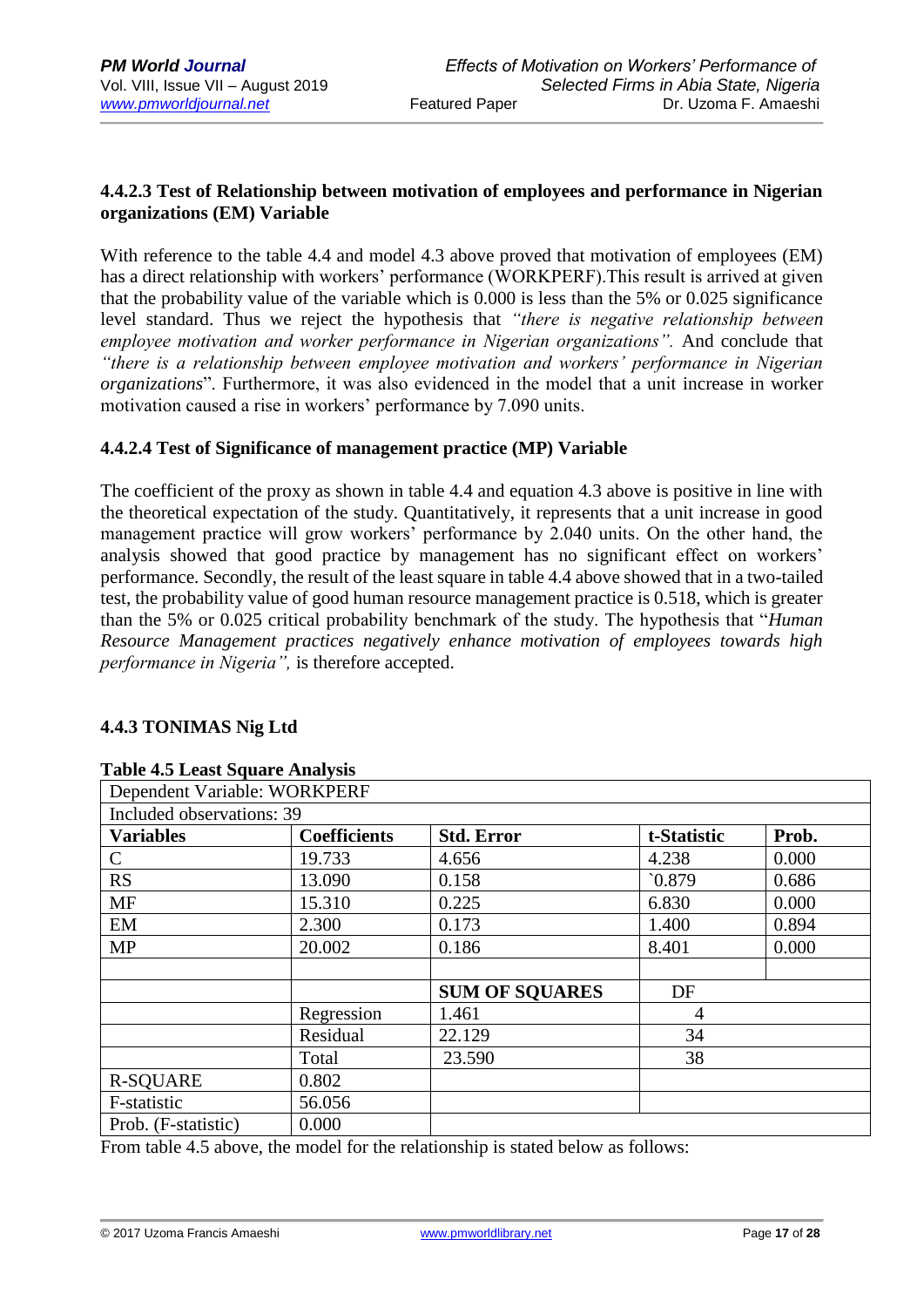Model 4.4 Workperf =  $19.733 + 13.090 + 15.310 + 2.300 + 20.002$ Note P values are: (0.086) (0.199) (0.094) (0.186)

# **4.4.3.1 Test of Significance of Reward System (RS) Variable**

The result of the least square in table 4.5 above showed that in a two-tailed test, the probability value of reward system is 0.686, which is greater than the 5% or 0.025 critical probability benchmark of the study. This necessitated the acceptance of the hypothesis *"Employees reward system negatively affects the promotion organizational performance in Nigeria.* Moreover, the analysis showed that direct relationship exists between reward system and workers' performance (WORKPERF) in line with the *a priori* expectation. It further revealed that a unit change in reward system will cause the workers' performance to change by 13.090 units.

## **4.4.3.2 Test of Significance of motivational factors (MF) Variable**

The relationship between motivational factors and workers' performance as tabulated in 4.5 above confirmed that a direct (positive) relationship is found between motivational factors and workers' performance. That implies that a unit increase in motivational factors will increase the workers' performance by 15.310 units. In addition to this, the probability value of motivational factors at 0.0000 (0.00000%) is less than the critical probability value of 0.01. We therefore nullify the hypothesis that "*motivational factors negatively lead to high performance of employees of Nigerian organizations*", and conclude that *motivational factors can lead to high performance of employees of Nigerian organizations*", thus motivational factors has a significant effect on workers' performance.

## **4.4.3.3 Test of Relationship between motivation of employees and performance in Nigerian organizations (EM) Variable**

With reference to the table 4.5 and model 4.4 above proved that motivation of employees (EM) has a direct relationship with workers' performance (WORKPERF).This result is arrived at given that the probability value of the variable which is 0.894 is greater than the 5% or 0.025 significance level standard. Thus we accept the hypothesis that *"there is negative relationship between employee motivation and worker performance in Nigerian organizations".* Furthermore, it was also evidenced in the model that a unit increase in worker motivation caused a rise in workers' performance by 2.300 units.

# **4.4.3.4 Test of Significance of management practice (MP) Variable**

The coefficient of the proxy as shown in table 4.5 and equation 4.4 above is positive in line with the theoretical expectation of the study. Quantitatively, it represents that a unit increase in good management practice will grow workers' performance by 20.002 units. On the other hand, the analysis clearly showed that good practice by management has a significant effect on workers' performance. This decision is arrived at since the 1% critical probability value (0.000) is less than the 0.005% probability value of the variable. The hypothesis that "*Human Resource Management practices negatively enhance motivation of employees towards high performance in Nigeria", is* therefore rejected with the conclusion that *"Human Resource management practices can enhance motivation of employees towards high performance in Nigeria"*.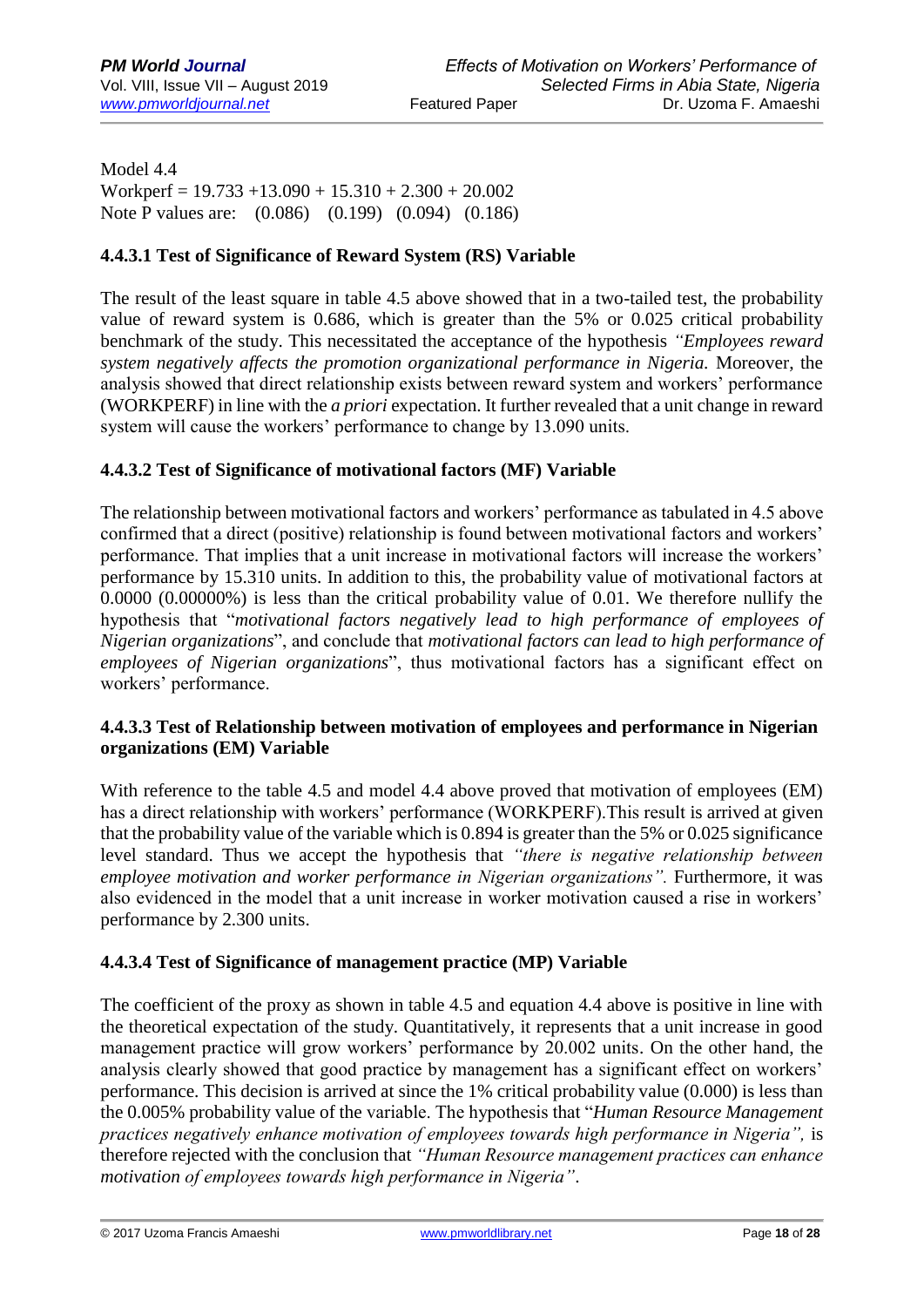# **4.4.4 Aba Malting Plant**

|  |  |  | <b>Table 4.6 Least Square Regression</b> |  |
|--|--|--|------------------------------------------|--|
|  |  |  |                                          |  |

| Dependent Variable: WORKPERF |                     |                       |             |       |  |  |  |
|------------------------------|---------------------|-----------------------|-------------|-------|--|--|--|
| Included observations: 40    |                     |                       |             |       |  |  |  |
| <b>Variables</b>             | <b>Coefficients</b> | <b>Std. Error</b>     | t-Statistic | Prob. |  |  |  |
| $\mathcal{C}$                | 16.266              | 4.525                 | 3.595       | 0.001 |  |  |  |
| <b>RS</b>                    | 13.003              | 0.159                 | 2.801       | 0.000 |  |  |  |
| <b>MF</b>                    | 14.201              | 0.292                 | 4.807       | 0.000 |  |  |  |
| EM                           | 6.020               | 0.115                 | 1.535       | 0.536 |  |  |  |
| <b>MP</b>                    | 4.003               | 0.148                 | 0.021       | 0.984 |  |  |  |
|                              |                     |                       |             |       |  |  |  |
|                              |                     | <b>SUM OF SOUARES</b> | DF          |       |  |  |  |
|                              | Regression          | 0.378                 | 4           |       |  |  |  |
|                              | Residual            | 23.397                | 35          |       |  |  |  |
|                              | Total               | 23.775                | 39          |       |  |  |  |
| <b>R-SQUARE</b>              | 0.810               |                       |             |       |  |  |  |
| F-statistic                  | 74.019              |                       |             |       |  |  |  |
| Prob. (F-statistic)          | 0.000               |                       |             |       |  |  |  |

From table 4.6 above, the model for the relationship is stated below as follows:

Model 4.5 Workperf=  $16.266 + 13.003 + 14.201 + 6.020 + 4.003$ P values are: (0.186) (0.126) (0.000) (0.004)

# **4.4.4.1 Test of Significance of Reward System (RS) Variable**

The result of the least square in table 4.6 above showed that in a two-tailed test, the probability value of reward system is 0.000 (0.000), is less than the 1% critical probability benchmark. This necessitated the rejection of the hypothesis *"Employees reward system negatively affects the promotion organizational performance in Nigeria",* and conclusion that *Employee reward system can promote organizational performance in Nigeria*. Moreover, the analysis showed that direct relationship exists between reward system and workers' performance (WORKPERF) in line with the *a priori* expectation. It further revealed that a unit change in reward system will cause the workers' performance to change by 13.003 units.

# **4.4.4.2 Test of Significance of motivational factors (MF) Variable**

The relationship between motivational factors and workers' performance as tabulated in 4.6 above confirmed that a direct (positive) relationship is found between motivational factors and workers' performance. That means that a unit increase in motivational factors will increase the workers' performance by 14.201 units. In addition to this, the probability value of motivational factors at 0.0000 (0.00000%) is less than the critical probability value of 0.01. We therefore nullify the hypothesis that "*motivational factors negatively lead to high performance of employees of Nigerian organizations*", and conclude that *motivational factors can lead to high performance of*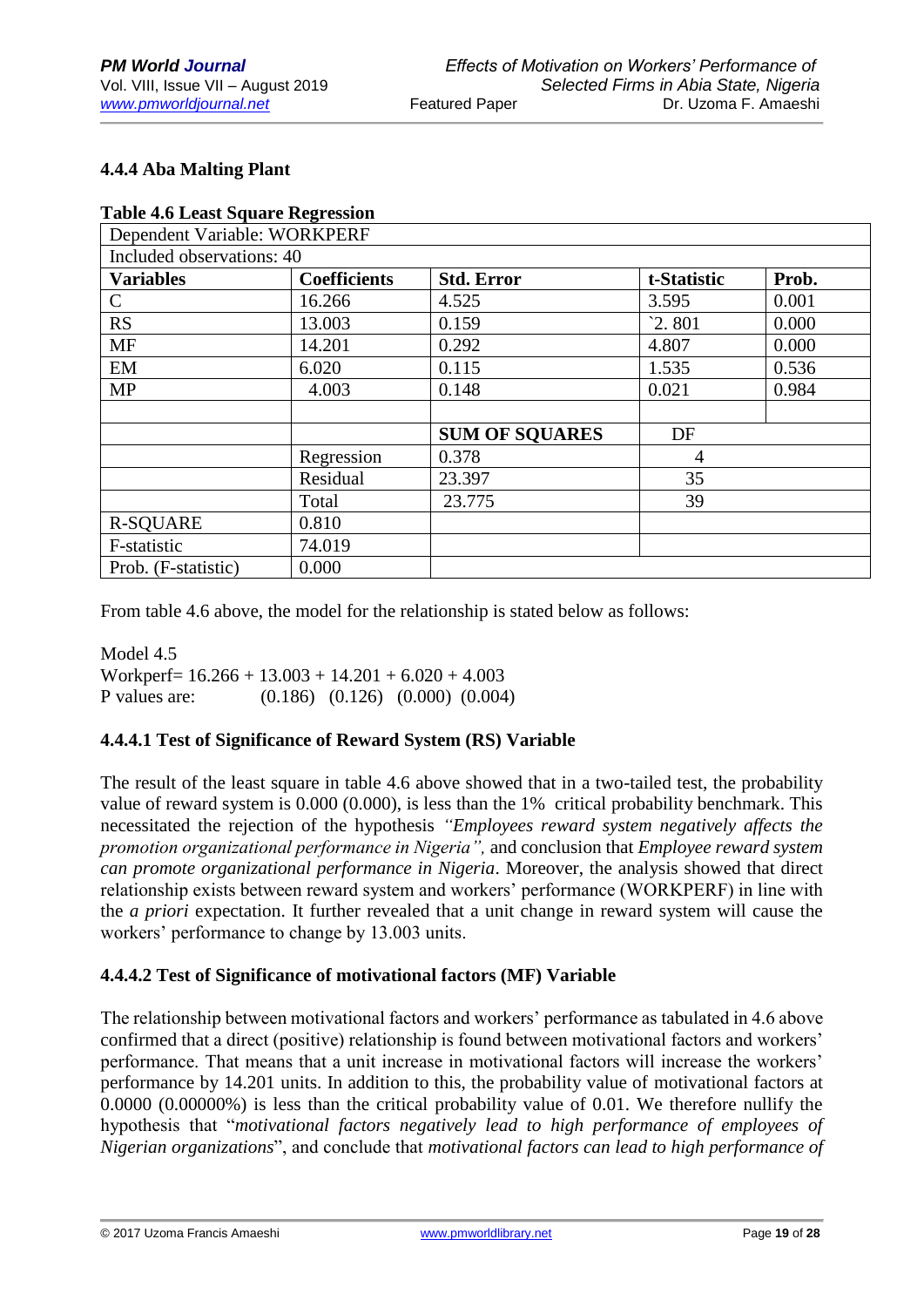*employees of Nigerian organizations*", thus motivational factors has a significant effect on workers' performance.

# **4.4.4.3 Test of Relationship between motivation of employees and performance in Nigerian organizations (EM) Variable**

With reference to the table 4.6 and model 4.5 above proved that motivation of employees (EM) has a direct relationship with workers' performance (WORKPERF).This result is arrived at given that the probability value of the variable which is 0.536 is greater than the 5% or 0.025 significance level standard. Thus we accept the hypothesis that *"there is negative relationship between employee motivation and worker performance in Nigerian organizations"*. Furthermore, it was also evidenced in the model that a unit increase in worker motivation caused a rise in workers' performance by 6.020 units.

## **4.4.4.4 Test of Significance of management practice (MP) Variable**

The coefficient of the proxy as shown in table 4.6 and equation 4.5 above is positive in line with the theoretical expectation of the study. Quantitatively, it represents that a unit increase in good management practice will grow workers' performance by 4.003 units. On the other hand, the analysis clearly showed that good practice by management does not have a significant effect on workers' performance. This decision is arrived at due to the fact that the probability value of 0.984 is greater than the 5% 0r 0.025 critical probability benchmark of the study. The hypothesis that "*Human Resource Management practices negatively enhance motivation of employees towards high performance in Nigeria",* is therefore accepted.

## **4.4.5 Planet Oil**

| Dependent Variable: WORKPERF |                     |                       |             |       |
|------------------------------|---------------------|-----------------------|-------------|-------|
| Included observations: 35    |                     |                       |             |       |
| <b>Variables</b>             | <b>Coefficients</b> | <b>Std. Error</b>     | t-Statistic | Prob. |
| $\mathcal{C}$                | 19.222              | 4.854                 | 3.960       | 0.000 |
| <b>RS</b>                    | 12.030              | 0.189                 | `1.653      | 0.528 |
| <b>MF</b>                    | 12.162              | 0.258                 | 8.604       | 0.000 |
| EM                           | 7.040               | 0.139                 | 1.350       | 0.600 |
| <b>MP</b>                    | 10.103              | 0.195                 | 6.002       | 0.000 |
|                              |                     | <b>SUM OF SQUARES</b> | DF          |       |
|                              | Regression          | 1.167                 | 4           |       |
|                              | Residual            | 22.433                | 30          |       |
|                              | Total               | 23.600                | 34          |       |
| <b>R-SQUARE</b>              | 0.872               |                       |             |       |
| F-statistic                  | 69.904              |                       |             |       |
| Prob. (F-statistic)          | 0.000               |                       |             |       |

#### **Table 4.7 Least Square Regression**

From table 4.7 above, the model for the relationship is stated below as follows: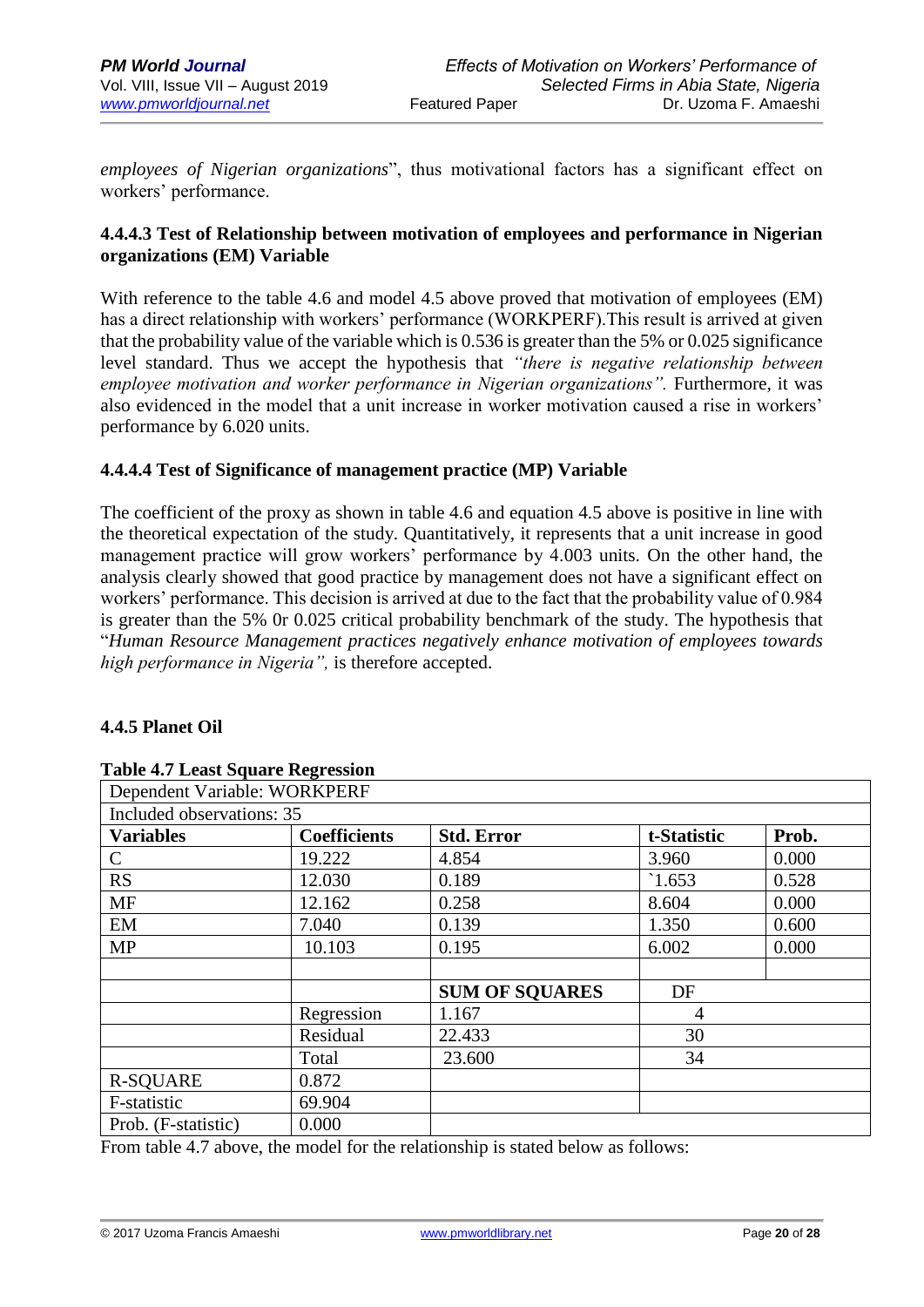Model 4.6 Workperf: 19.222 + 12.030 + 12162 + 7.047 + 10.103 P values are: (0.052) (0.166) (0.000) (0.198)

## **4.4.5.1 Test of Significance of Reward System (RS) Variable**

The result of the least square in table 4.7 above showed that in a two-tailed test, the probability value of reward system is 0.528 and is greater than the 5% or 0.025 critical probability benchmark of the study. This necessitated the acceptance of the hypothesis *"Employees reward system negatively affects the promotion organizational performance in Nigeria".* Moreover, the analysis showed that direct relationship exists between reward system and workers' performance (WORKPERF) in line with the *a priori* expectation. It further revealed that a unit change in reward system will cause the workers' performance to change by 12.030 units.

## **4.4.5.2 Test of Significance of motivational factors (MF) Variable**

The relationship between motivational factors and workers' performance as tabulated in 4.7 above confirmed that a direct (positive) relationship is found between motivational factors and workers' performance. That means that a unit increase in motivational factors will increase the workers' performance by 12.162 units. In addition to this, the probability value of motivational factors at 0.0000 (0.00000%) is less than the critical probability value of 0.01. We therefore nullify the hypothesis that "*motivational factors negatively lead to high performance of employees of Nigerian organizations*", and conclude that *motivational factors can lead to high performance of employees of Nigerian organizations*", thus motivational factors has a significant effect on workers' performance.

## **4.4.5.3 Test of Relationship between motivation of employees and performance in Nigerian organizations (EM) Variable**

With reference to the table 4.7 and model 4.6 above proved that motivation of employees (EM) has a direct relationship with workers' performance (WORKPERF).This result is arrived at given that the probability value of the variable which is 0.600 is greater than the 5% or 0.025 significance level standard. Thus we accept the hypothesis that *"there is negative relationship between employee motivation and worker performance in Nigerian organizations"*. Furthermore, it was also evidenced in the model that a unit increase in worker motivation caused a rise in workers' performance by 7.040 units.

# **4.4.5.4 Test of Significance of management practice (MP) Variable**

The coefficient of the proxy as shown in table 4.7 and equation 4.6 above is positive in line with the theoretical expectation of the study. Quantitatively, it represents that a unit increase in good management practice will grow workers' performance by 10.103 units. On the other hand, the analysis clearly showed that good practice by management has a significant effect on workers' performance. This decision is arrived at since the 1% critical probability value (0.000) is less than the 0.005% probability value of the variable. The hypothesis that "*Human Resource Management practices negatively enhance motivation of employees towards high performance in Nigeria", is* therefore rejected with the conclusion that *"Human Resource management practices can enhance motivation of employees towards high performance in Nigeria".*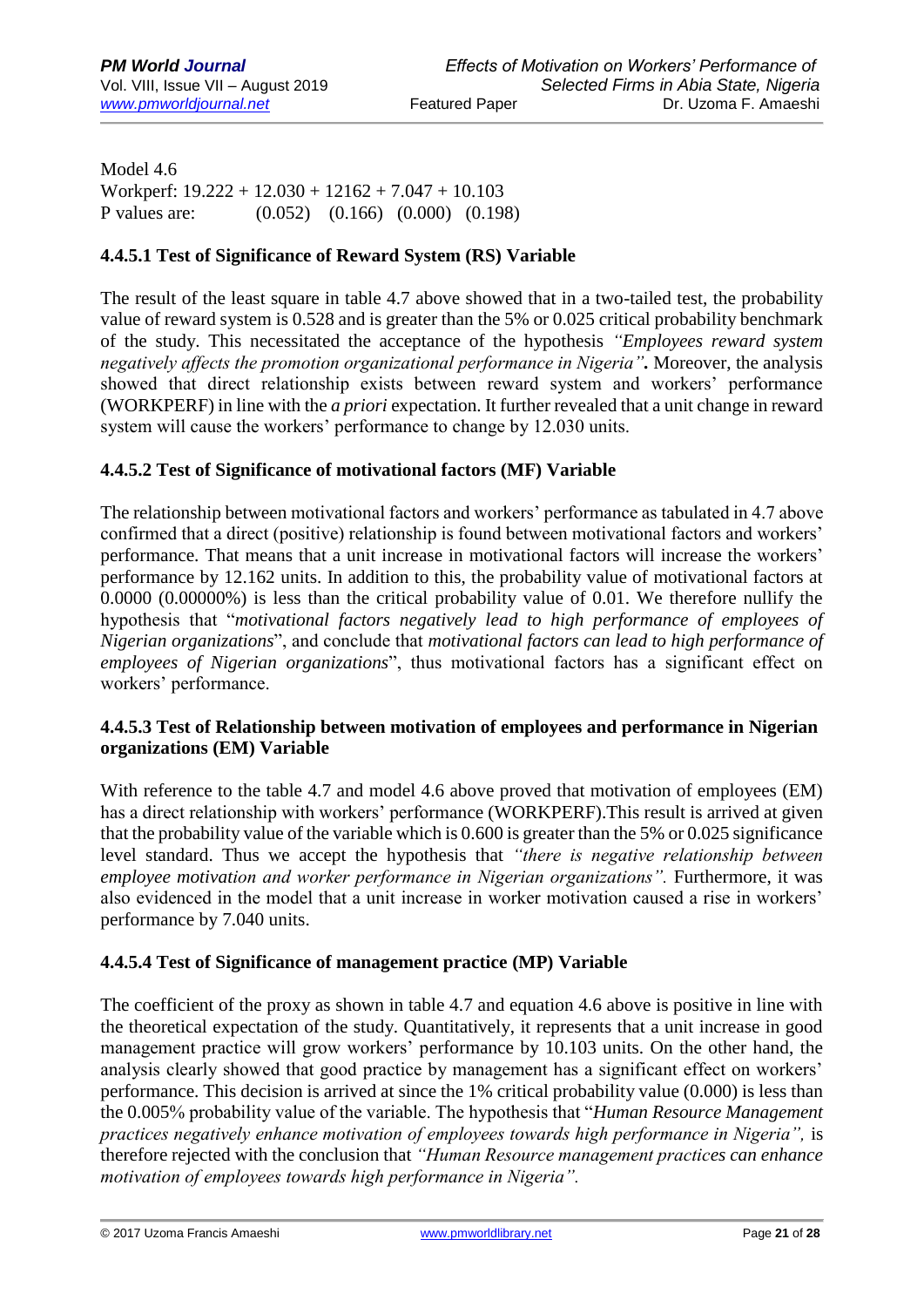## **4.5 Discussion of Results**

The co-efficient of determination  $(R<sup>2</sup>)$  is 0.904 indicates that there is a very strong positive linear relationship between the dependent variable and the explanatory variables. It also shows that 90.4% of the variation in workers' performance (WORKPERF) is explained by the explanatory variables for the period under consideration. The remaining 9.6% variation in the workers' performance (WORKPERF) is explained by other exogenous variables that are excluded in the models (error term). This implies that the coefficients are high as 90.4%. Therefore the model is good fit as only less than 9.6% of systematic variation is left unaccounted for. Also, a look at the adjusted R-squared value of 89% indicates that after removing the effect of insignificant regressors (explanatory variable), about 89% variation in the workers' performance (WORKPERF) is still accounted for by the explanatory variables. Therefore, the model is robust and possesses goodness of fit.

## **5. CONCLUSION**

Managers become very frustrated with employee performance problems, but often don't take time to do "detective work" on the cause. Before talking with someone about a performance issue, give some thought to possible reasons for the problem.

And here's a key point to consider: as the manager, you may inadvertently be contributing to the situation. Every job is the responsibility of two people: the employee, who is accountable for producing desired results, and the manager, who creates the environment in which the employee works. When confronted with a performance issue, the questions below may help you sort things out.

Therefore, organizations need to concentrate on performance management- using a variety of human resources management (HRM) tools such as: performance appraisals, rewarding, continuous education, and career development etc [Martinez 2001) because performance management is an approach which can influence satisfiers.

However, in organizations, performance management in resource-poor settings is often underdeveloped because these sectors usually focus only on supervision or other certain aspect of performance management. (Martinez J, Martineau T. 2001; Fort AL, Voltero L.2004; Trap B, et al., 2001)

## *5.1. Job characteristics model*

The job characteristics Model (JCM), as designed by Hackman and Oldham attempts to use job design to improve employee motivation. They show that any job can be described in terms of five key job characteristics:

- 1. *Skill variety* the degree to which the job requires the use of different skills and talents
- 2. *Task identity* the degree to which the job has contributed to a clearly identifiable larger project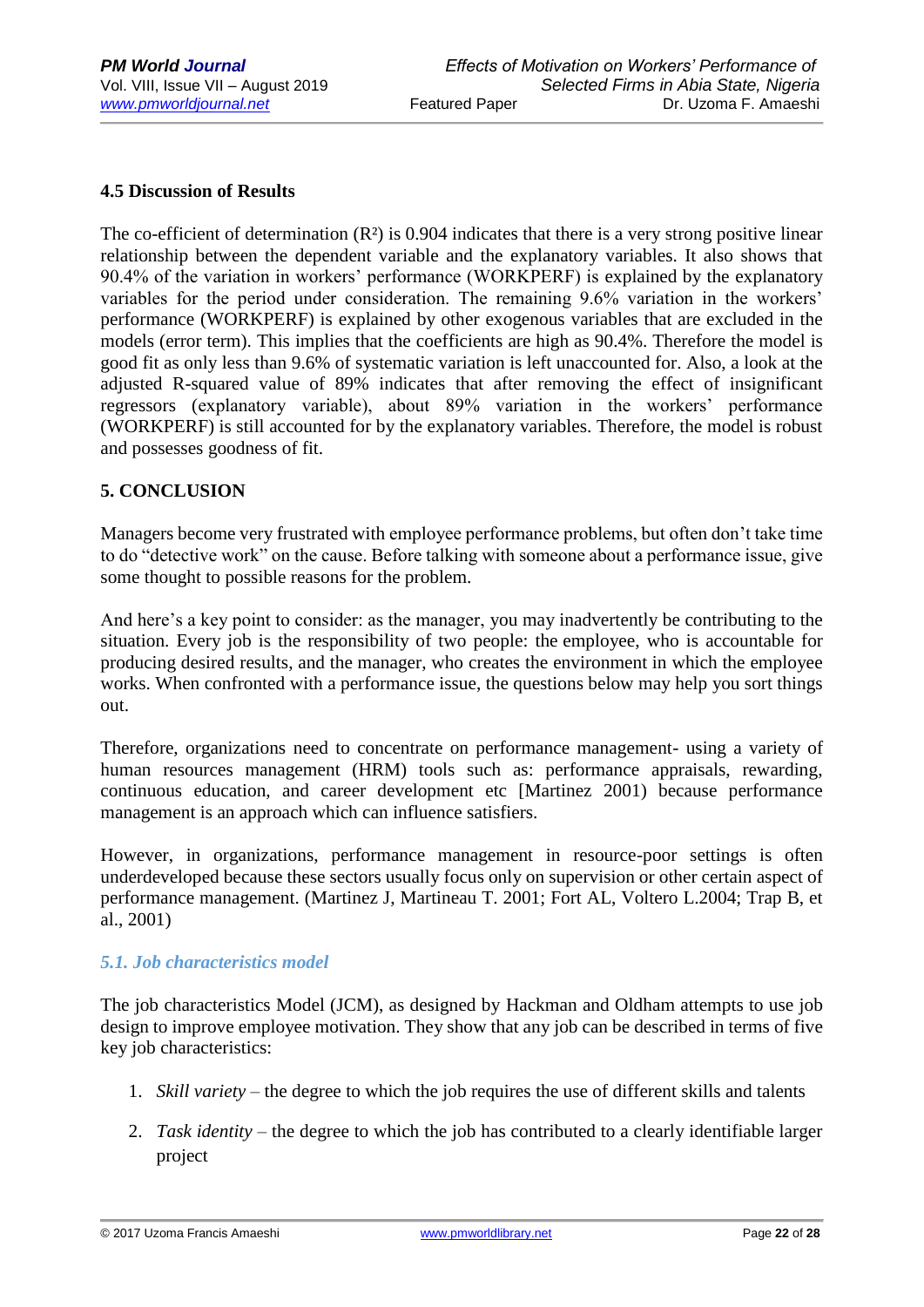- 3. *Task significance* the degree to which the job affects the lives or work of other people
- 4. *Autonomy* the degree to which the worker has independence, freedom and discretion in carrying out the job
- 5. *Task feedback* the degree to which the worker is provided with clear, specific, detailed, *actionable* information about the effectiveness of his or her job performance

The JCM links the core job dimensions listed above to critical psychological states which results in desired personal and work outcomes. This forms the basis of this 'employee growth-need strength." The core dimensions listed above can be combined into a single predictive index, called the *motivating potential score¢/a>*[.](https://en.wikipedia.org/wiki/Motivating_potential_score)

Jobs high in motivating potential must be high on both Autonomy and Feedback, and also must be high on at least one of the three factors that lead to experienced meaningfulness. If a job has a high MPS, the job characteristics model predicts motivation, performance and job satisfaction will be positively affected and the likelihood of negative outcomes, such as absenteeism and turnover, will be reduced.

## **6. Recommendations**

Empirical research suggests that "those holding effort attributions tend to exhibit more positive learning behaviors, such as goal-setting that focuses on learning rather than performance, use of strategies, and persistent at difficult or challenging tasks" (McKenna, 2000; Millins, 2005; Kovach, 2007; Lindner, 2008). Therefore, organizations should frame successful performance in terms of ability rather than effort because success communicates positive information about competency to workers.

The findings of this study therefore bring to the fore the need for the following recommendations:

- i. Management of organizations should improve on their reward system with a view to promoting performance of workers,
- ii. Management should make maximum use of the various motivational factors available to them for high performance of employees.
- iii. Management should have proper understanding of the relationship between motivation and employee performance for effectiveness and efficiency.
- iv. Good human resources management practices must be in place to enhance motivation of employees towards high performance in Nigerian organizations.
- v. There should be more emphasis placed on the use of training programmes as a motivation factor alongside monetary reward and good leadership style.
- vi. In the same vein, good welfare packages should be put in place in order to encourage workers to perform better.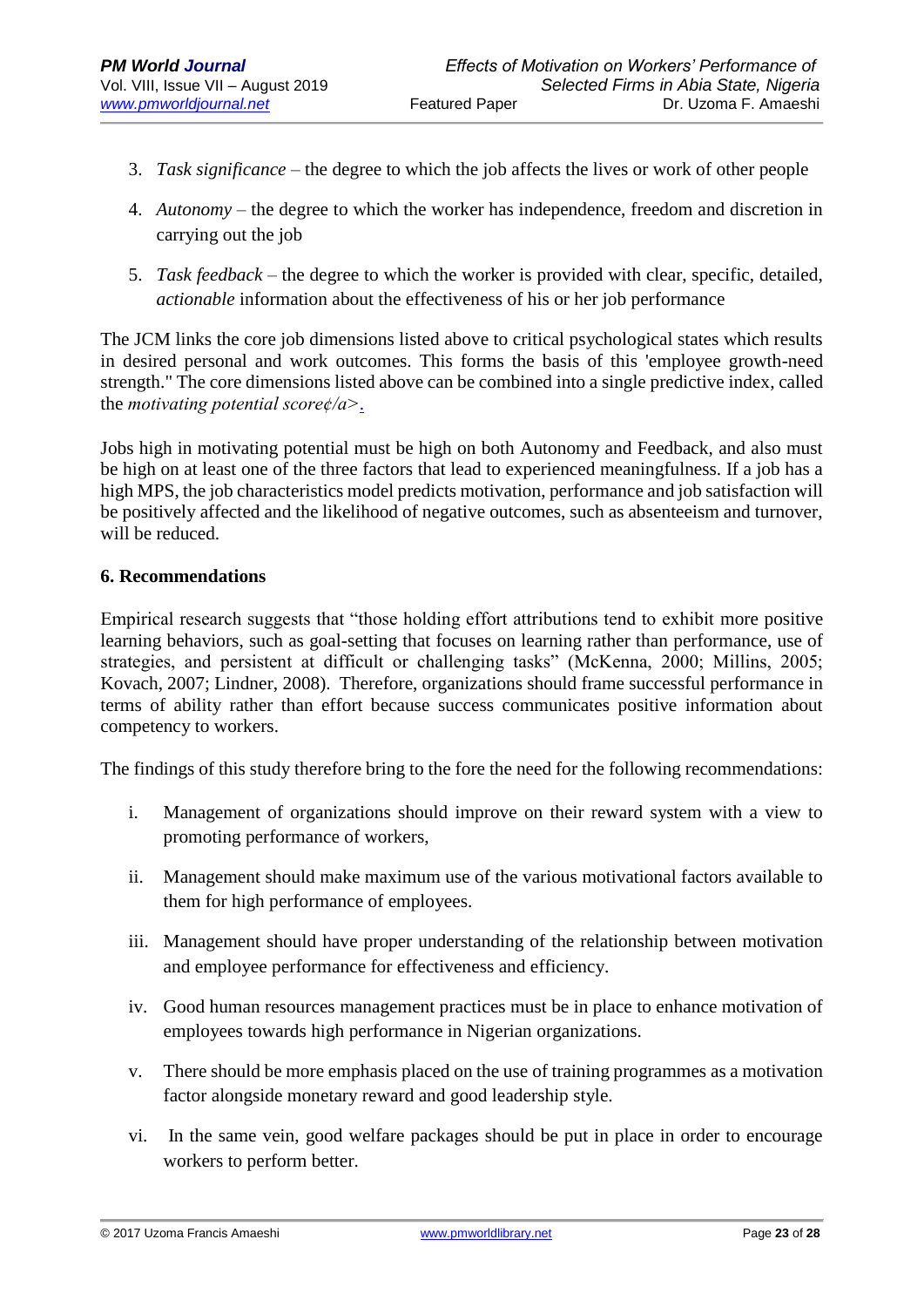# **7. Areas for Further Study**

The limitation is being considered in relation to the natural explanation to which the researcher has limited the study and the active choices to limit the study area that is financial motivation as a determinant of performance. In this study we have considered limitation in line with the research objective. We believe that with the changing nature of the work force, recent trends in development, information and technology, the issue of financial motivation becomes important as one of the most important assets in an organization.

This study is limited to existing theories and models, and their influence and limitation on performance enhancement. By considering the financial and non-financial aspect of motivation on employees' performance and relating them to existing theories and models, further research efforts could expand the frontiers of the existing body of knowledge in this area.

Current research efforts focus on the extraneous forces surrounding organizations in terms of competition. This research considers the inside forces as a starting point. Ideally, a study of all the explanatory variables outside the organizations will be considered appropriate in order to capture the interactive influences of other variables thereby coming up with holistic and generally more acceptable results of financial motivation and performance.

## **REFERENCES**

# **Textbooks**

- Allan, B. & Robert, G. B. (1999). *Qualitative research.* Pretence-Hall Inc Englewood Cliffs, New Jersey. pp. 89-94.
- Berelson, B. & Staines, G.A. (2003). *Organisation Structure, Behaviour and Process.* Texas Business Publication, Dallas. pp. 224-226.
- Boswell, T. & Boudreau, G. (2002*). Essentials of Management.* (4th Ed). Prentice-Hall Inc, New Delhi. pp. 178-182.
- Chen, J & Silverthorne, M. (2008*), Management: Theory and practice.* (4th Ed) McGraw Hill Book Company, Japan. pp.161-164.
- Collings, D. G. & Wood, G. T. (2009). *Human Resource Management: A Critical Approach*. Addison Publishing Company. Routleigh. p. 124.
- Davies, A. E. (2005), *Human resources management.* Saban Publishers, Lagos. pp87-89.
- Decenzo, S. B. (2002). *Introduction to business.* Addison-Wesley Publishing Company, New York. pp183-186.
- Dessler, G (2000). *Organisation Theory: Integrating structure and behaviour*. Prentice-Hall Inc. Englewood Cliffs, New Jersey. pp. 215-217.
- Eyre, B. E. (2005). Human resources management. Saban Publishers, Lagos. pp. 62-63.
- Greenberg, J. & Baron A.R. (2003). *Behaviour in organisations*. Prentice Hall New Delhi. pp.188-215.
- Herberg, F. Mausner, B & Snyderman, B. (2009). *The Motivation to work*. John Wiley and Sons, New York. pp.321-324.
- Hersey, P. & Blanchard, K. (1996) *Management of organisational behaviour*. Prentice-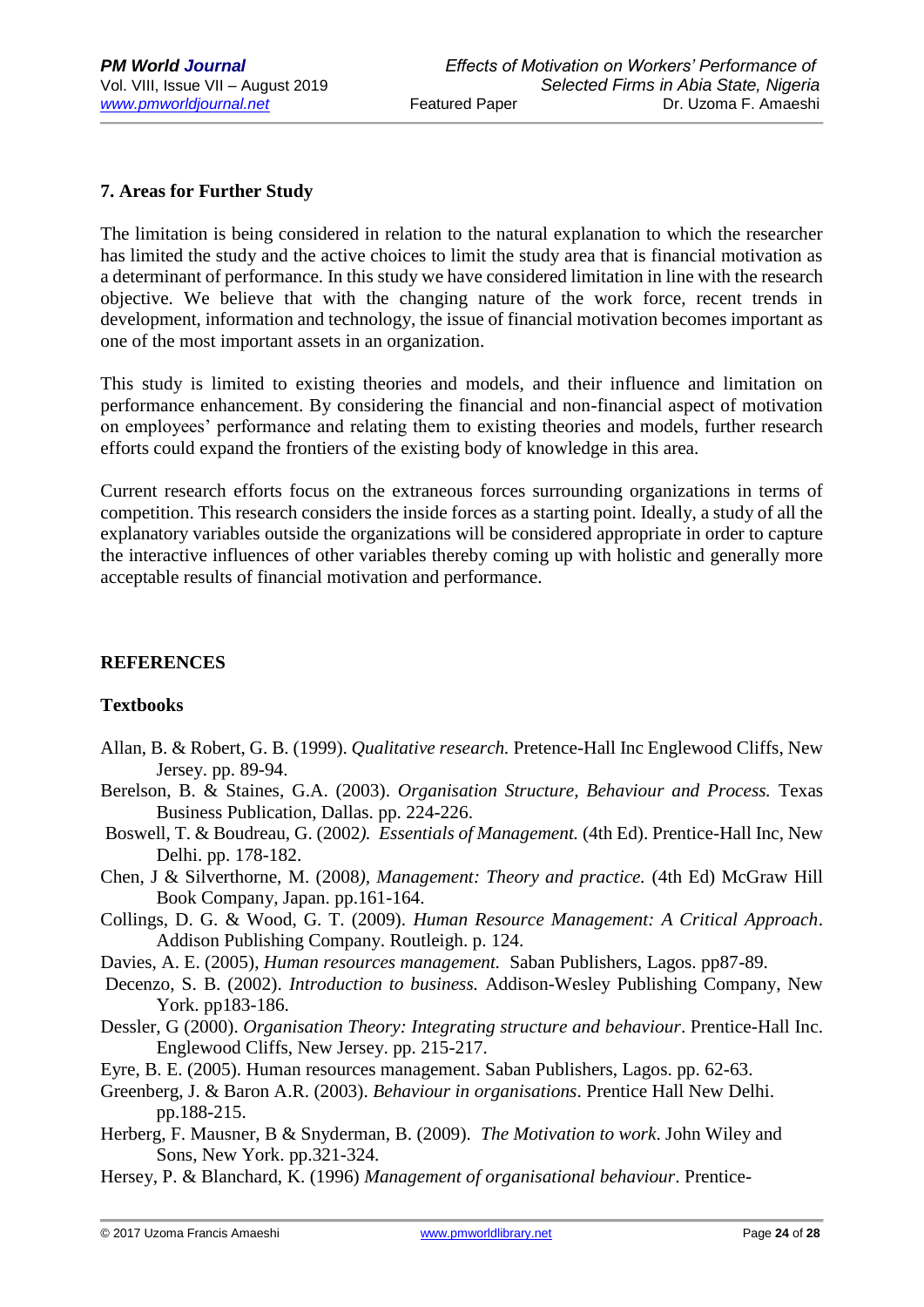Hall, Inc, Englewood Cliffs, N.J. pp.34-35

- James, A. and Lindner, C. (1995). *Inequity in social exchange: Advances in experimental social psychology*. Academics Press New York. pp. 264-300.
- Jucious, M. J. (1975). *Personnel management*: Mc Graw- Hill. Lillis, New York pp184-187.
- Kanungo, R.N. (1990). *Work alienation in developing Countries: Western models and eastern realities*, In A.M. Jaeger & R.N. Kunungo (Eds.), *Management in developing countries*. Routledge, London. pp.195-209.
- Kavanagh, P. A. (1997). *Organizational behaviour: A Basic introduction*. Pumark Nigeria Limited Educational Publishers, Ikeja pp. 194-198.
- Koontz, H. O. Donell, C. and Weithrich, H (2008). *Management*. MC Graw- Hill International Book Co. London pp. 345-349.
- Mondy, F. G. (2008). *Management information system*. 7th Ed; London: ELBS with DP Publications. London pp. 78-80.
- Nwachukwu, C. C. (2004). *Management: Theory and practice*. African-FEP Publishers Ltd, Ibadan. Pp190-192.
- Olatunde, A. O. (2003). *Personnel management in Nigeria*. Edition Communication, Ikeja. pp. 66-69.
- Petcharak, A. K. (2002). *Management: Theory and practice.* (5th Ed) Ashfort Colour Publishing Limited, Great Britain. pp. 220-223.
- Robert, V. C. (2005). *Business policy and strategic management*. McGraw- Hall international Books Company, New York. pp. 156-157.
- Sekaran U. (2002). *Research methods for business*. Vol.4, pp. 197-199.
- Smith, G. H. (2003). *Motivation research and advertising in marketing.* McGraw-Hill Book Co. New York. pp. 148-150.
- Stoner, A. and Freeman E. (2005). *Management* (7<sup>th</sup> Ed). PHI New Delhi. pp. 316-317.
- Vroom, V. H. (1964). *Work and motivation.* John Willey & Sons, New York. pp. 187-189

## **Articles**

- Appleby. (2002). "Toward a theory of task motivation and incentive, organisation behaviour and human performance", *Journal of Applied Psychology*, May 2002. London
- Amana, A. A. (2005). "Leading and motivating people" *A Paper Presented at The 30th Annual Management Conference*: The Nigeria Institute of Management. Lagos
- Antomioni, D. (2009), "What motivates middle managers?", *Industrial Management*, Nov,- Dec, Vol. 41, No 6, pp. 27-30.
- Basset-Jones, N. & Lloyd, G.C. (2005), "Does Herzbergs Motivational Theory have staying power?", *Journal of Management Development*, Vol.24, No.10, pp. 57-56
- Beach. (2005). "Role of Labor in Productivity", *Nigeria Journal of Industrial Relation*, Lagos 5: 50-58.
- Burton, F. D. & Tharkar, H. L. (2005). "Factors Affecting The Empowerment of Employees", *European Journal of Social Sciences*, England 20(2), 267-274.
- Danish, R. Q. & Usman A. (2005) "Impact of Reward and Recognition on Job Satisfaction and Motivation: An Empirical Study", *Pakistan International Journal of Business and Management*. 5(2) 159-168
- Dawson, W. G. (2005). "Sources of motivation among Nigerian managers", *Journal of Social Psychology* Lagos.125: 341-345.
- Donnelly, J H (2005). "Motivation and job satisfaction", *Journal of Marketing research* 7, (February) New York.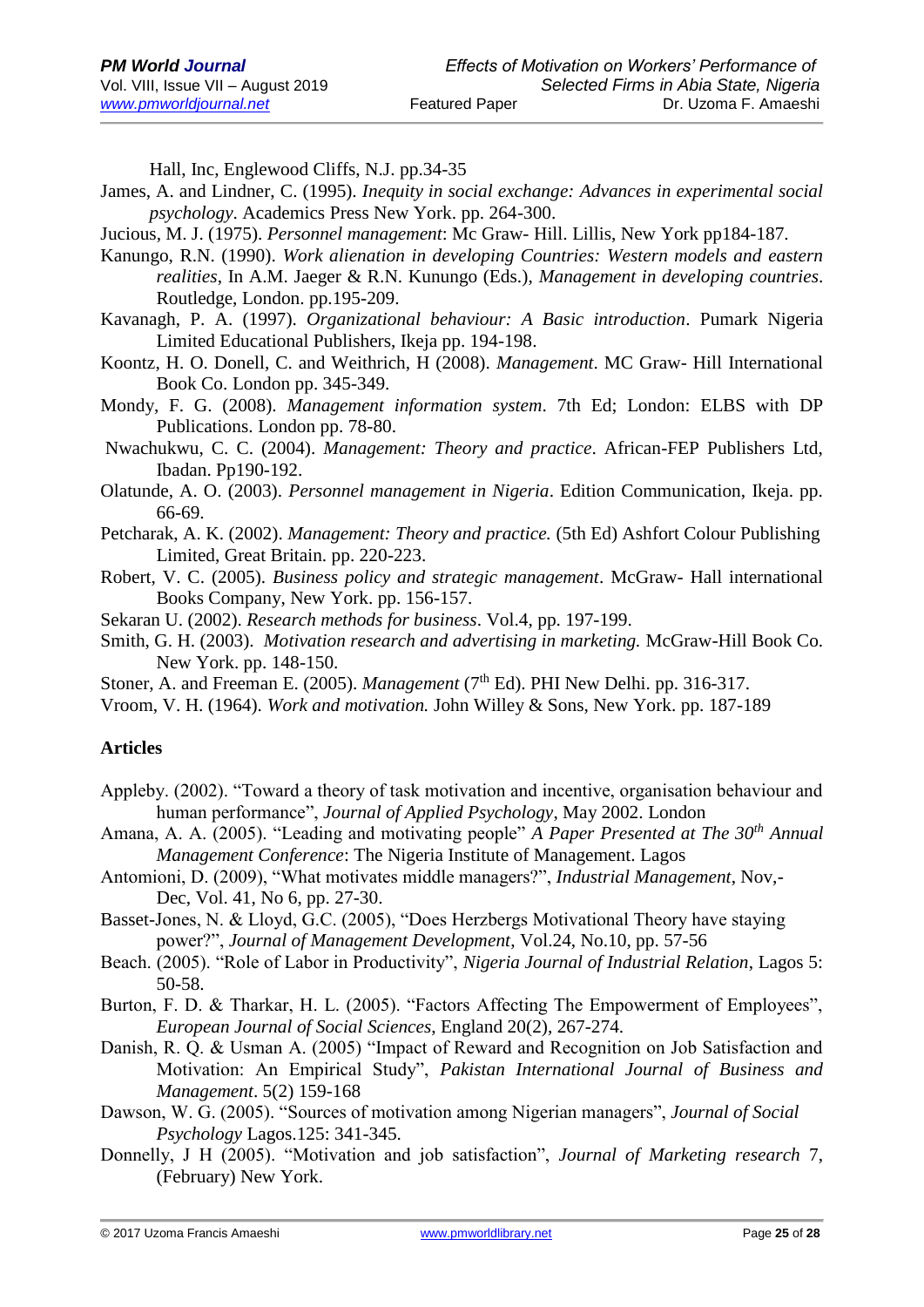Dowling, G.R. (1999). "Corporate reputation: Should you compete in yours", *California Management Review.* Springfield. 46, no 3.

Diener, E & Diener, M. (1995), "Cross-cultural correlates of life satisfaction and self-esteem", *Journal of personality and Social Psychology*, April, Vol. 68, issue 4, pp 161-163.

Friedlander, F. (1964), "Job characteristics as satisfiers and dissatisfiers", *Journal of applied Psychology*, Vol.48, No.6, pp. 388-399.

Friedlander, F. (1966) "Motivation to work and organizational Performance", *Journal of Applied Psychology*, Vol. 50, No. 2, pp. 143-152.

Friedlander, F. (1966b) "Importance of work versus non work among social occupationally stratified groups", *Journal of Applied Psychology*, Vol. 50, No. 6, pp. 437-443.

Gilmore, L. B. & Williams, C. N. (2009). "Strategic integration of recruitment practice and its impact on performance in India enterprise", *Research and Practice in Human Resource Management.* New Delhi.18(2).

Greenborg, H. R. (2009). "Relative influences of gender and working experience on job satisfaction of primary school teachers", *The Primary Educators*, New York. 1, 1, pp. 86-89*.* New York.

Gordon, G. (1965), "The relationship of satisfiers and dissatisfiers to productivity, turnover and morale", *American psychologist*, Vol. 20, pp. 499

Graham, M.W & Messner, P.E (1998), "Principals and job satisfaction", *International Journal of Education Management*, Vol. 12, No. 5, pp196-204.

- Helepota, H.A. (2005) "Motivational Theories and their application in construction", *Cost Engineering*, Vol. 47, No. 3 pp. 14-35.
- Harpaz, I. (1990), "The importance of work goals: An international perspective", *Journal of International Business Studies*. Vol. 21, issue 1, pp.75-100.
- Herberg, F. (1987), "One more time: How do you motivate employees?", *Harvard Business Review*. January, Vol.81, Issue 1-8,pp. 86-96.
- Hersberg, F. (1988) "Workers needs: The same around the world", *Industry Week*, 21 September, pp. 29-32, 34
- Jenaibi, J. I. (2010)." Organisational behavior: The Central Role of Motivation", *Journal of Management* 12 (2), 203. New York.

Katz, R. (2005) "Motivating technical professionals today", *Journal of Research technology management*, Nov-Dec, vol. 48, Issue 8, pp. 21-30

Kovach, K.A. (2007) "What motivates employees? Workers and supervisors give different answers", *Business Horizons*, Sept/Oct, Vol. 30, No. 6,pp. 58-65

Lindner, J.R, (2008), "Understanding employee motivation", *Journal of Extension*, June, Vol. No3, pp.1-8

Malik (2011). "Sources of motivation among Nigerian managers", *Journal of Social Psychology*. 125: 341-345: Lagos.

McKenna, H. A. (2000). "Exchange variables as predictors of job commitment and turnover: The impact of rewards cost alternation and investments", *Journal of Organisational Behaviour and Human Performance*, 27: 78-95: UK .

Millins, H. M. (2005). "Development of employee satisfaction index scorecard", *European Journal of Social Sciences*, London 15(1), pp. 129-139.

- Saleh, S. (1964), "A study of attitude change in the pre-retirement period", *Journal of Applied Psychology*, Vol. 48, No.6, pp. 310-318.
- Shenkel, R. & Gardner, C.(2004), "Five ways to retain good staff", *Family Practice Management*, Now-Dec, pp. 57-59
- Shipley, D. & Kiely, J (1998) "Motivation and dissatisfaction of industrial workers- How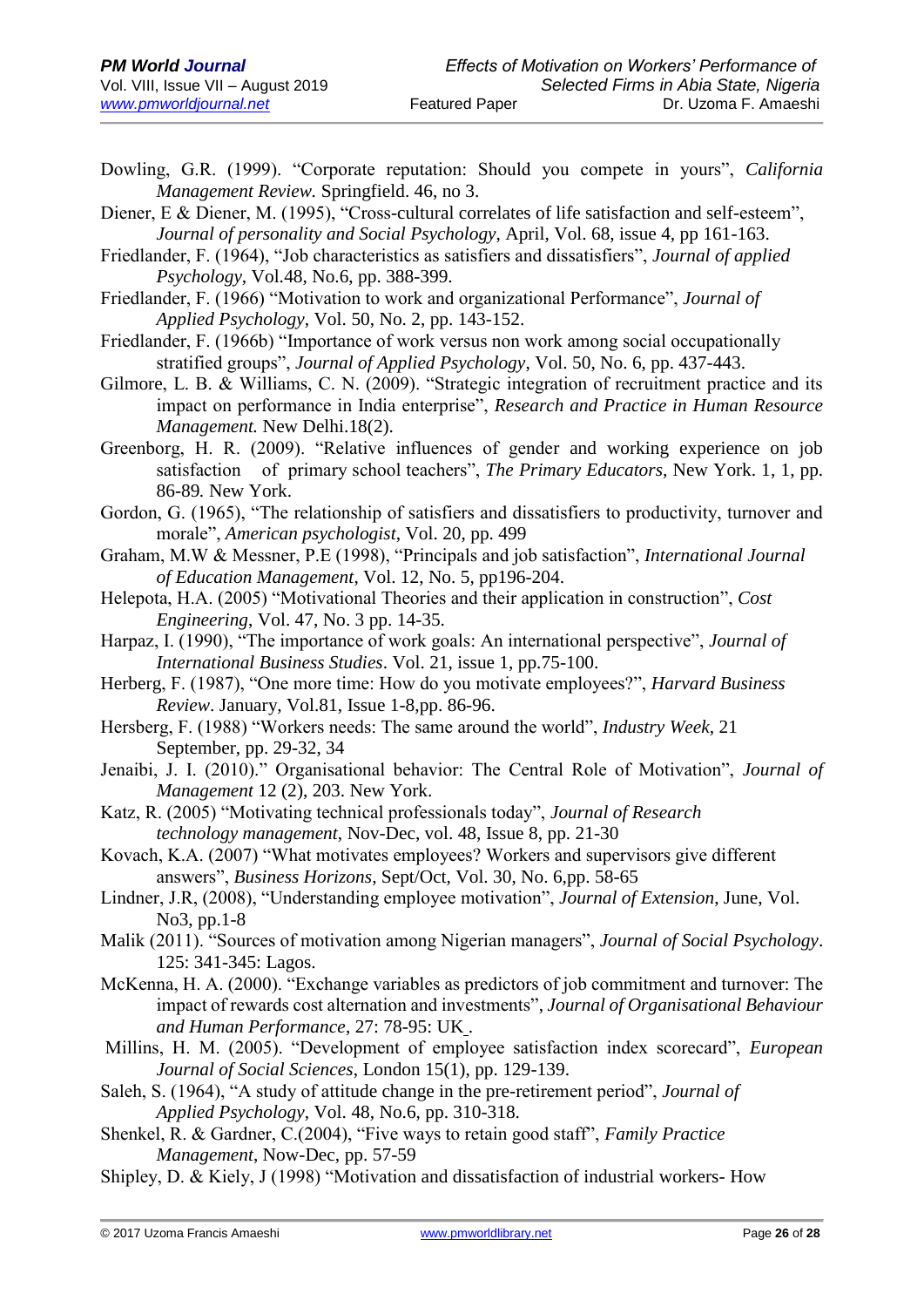relevant is Maslows Theory", *European Journal of Marketing*, Vol. 22, Issue 1, pp.17-24. Steers, R.M., Mowday, R.T.& Shapiro, D.L (2004), "The future of work motivation theory", *Academy of Management Review*, Vol.29, No.3 pp.379-387

- Tietjan, M.A. & Myers, R.M. (1998)," Motivation and job satisfaction", *Journal of Management Decision*, Vol. 29, No 4. Pp 226-231
- Whittington, J.L & Evans, B. (2005),"General issues in management", *Problems and Perspectives in Management*, Issue 2, pp. 114-122

Wiley, C.(1997) "What motivates employees according to over 40 years of Motivation surveys", *International Journal of Manpower*, Vol. 18, No3, pp. 264-280

## **Websites**

- Nelson, B. (2001), "Motivate employees with intangible benefits", Available at: http:// www.findarticles.com
- Young, B.C. (2000), "Methods of motivating: Yesterday and today", Available at: http://acedemic.empria.edu